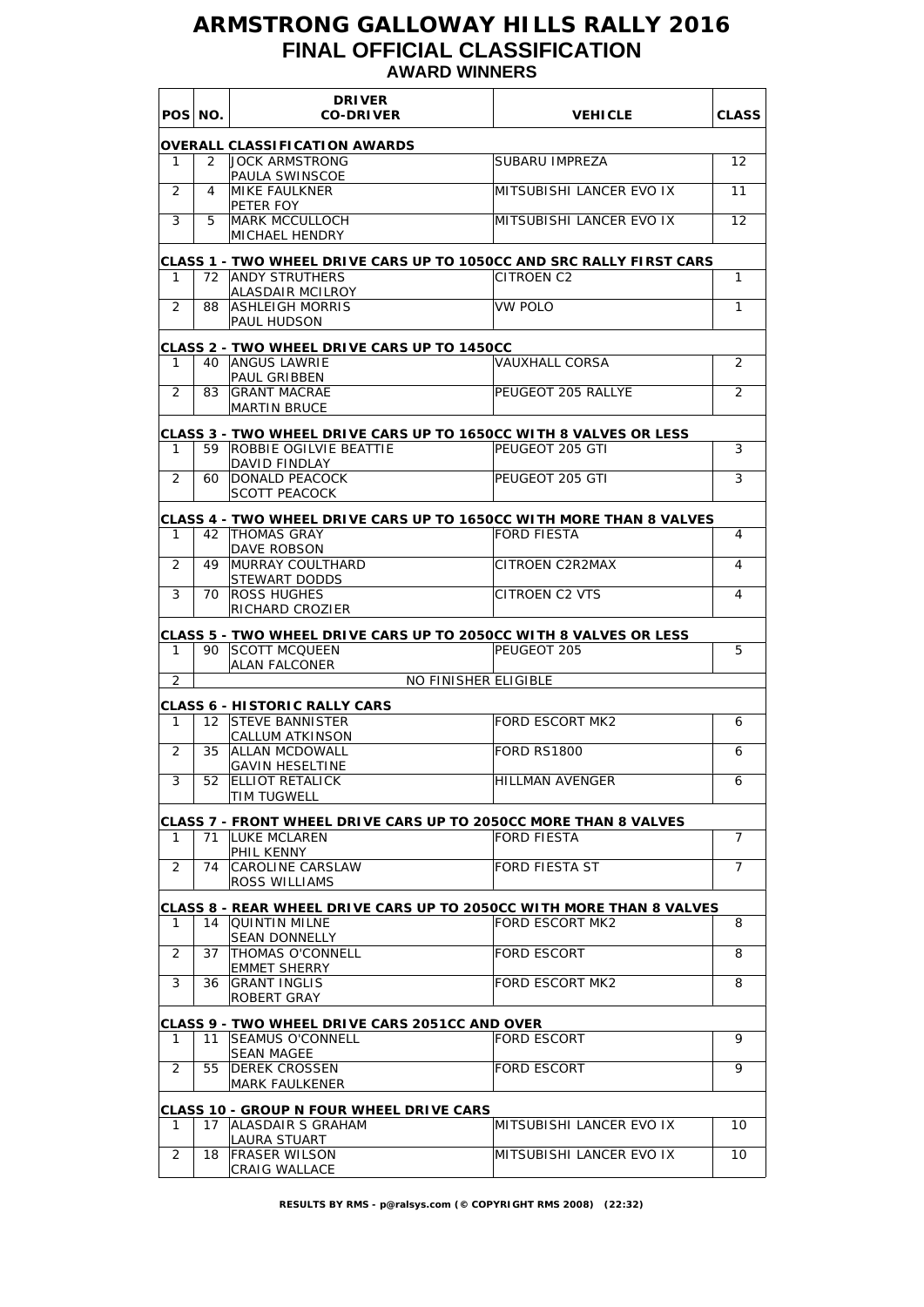# **ARMSTRONG GALLOWAY HILLS RALLY 2016 FINAL OFFICIAL CLASSIFICATION AWARD WINNERS**

|              |             | <b>DRIVER</b><br><b>CO-DRIVER</b><br><b>VEHICLE</b>                   |                             |                   |
|--------------|-------------|-----------------------------------------------------------------------|-----------------------------|-------------------|
|              | POS NO.     |                                                                       |                             | <b>CLASS</b>      |
|              |             | CLASS 11 - OTHER 4WD CARS NOT CLASSIFIED IN CLASS 12 OR 13            |                             |                   |
| $\mathbf{1}$ |             | 25 MICHAEL BINNIE                                                     | MITSUBISHI LANCER EVO V     | 11                |
|              |             | <b>CLAIRE MOLE</b>                                                    |                             |                   |
| 2            |             | 19 IAIN WILSON                                                        | SUBARU IMPREZA              | 11                |
|              |             | <b>KEITH RIDDICK</b>                                                  |                             |                   |
| 3            | 23          | <b>IAN BAUMGART</b>                                                   | SUBARU IMPREZA              | 11                |
|              |             | <b>MIKE DICKSON</b>                                                   |                             |                   |
|              |             | CLASS 12 - GROUP A 4WD CARS AND SUPER 2000 CARS AND R4 CARS           |                             |                   |
| $\mathbf{1}$ |             | 9 GREG MCKNIGHT                                                       | MITSUBISHI LANCER EVO IX    | $12 \overline{ }$ |
|              |             | <b>LAURA MARSHALL</b>                                                 |                             |                   |
| 2            | 6           | <b>BRUCE MCCOMBIE</b>                                                 | MITSUBISHI LANCER EVO IX    | 12                |
|              |             | <b>MICHAEL COUTTS</b>                                                 |                             |                   |
| 3            | $7^{\circ}$ | <b>WAYNE SISSON</b>                                                   | MITSUBISHI LANCER EVO X R4+ | 12                |
|              |             | <b>NEIL SHANKS</b>                                                    |                             |                   |
|              |             | <b>CLASS 13 - WRC CARS AND R5 CARS</b>                                |                             |                   |
| 1            | 8           | <b>ANDREW GALLACHER</b>                                               | <b>FORD FOCUS WRC</b>       | 13                |
|              |             | JANE NICOL                                                            |                             |                   |
| 2            |             | 22 ROBIN PHILLIPS                                                     | SUBARU IMPREZA WRC S10      | 13                |
|              |             | <b>LAURA PHILLIPS</b>                                                 |                             |                   |
|              |             | AWARD - HIGHEST PLACED EAST AYRSHIRE CAR CLUB CREW                    |                             |                   |
| $\mathbf{1}$ | 8           | <b>ANDREW GALLACHER</b>                                               | <b>FORD FOCUS WRC</b>       | 13                |
|              |             | <b>JANE NICOL</b>                                                     |                             |                   |
|              |             | AWARD - JAY MCNICHOLAS MEMORIAL AWARD - BEST CAR FROM PROMOTING CLUBS |                             |                   |
| $\mathbf{1}$ |             | 86 ALAN MCMORRAN                                                      | <b>CHRYSLER AVENGER</b>     | 6                 |
|              |             | <b>ALBERT CONNELLY</b>                                                |                             |                   |
|              |             |                                                                       |                             |                   |
|              |             | AWARD - BRIAN ALLAN MEMORIAL AWARD - TOP REAR WHEEL DRIVE CAR         |                             |                   |
| 1            |             | 14   QUINTIN MILNE                                                    | <b>FORD ESCORT MK2</b>      | 8                 |
|              |             | <b>SEAN DONNELLY</b>                                                  |                             |                   |
|              |             | AWARD - LAWRENCE CLARK TROPHY - 1ST CO-DRIVER IN DG POST CODE AREA    |                             |                   |
| 1            |             | 19 KEITH RIDDICK (CO-DRIVER)                                          | SUBARU IMPREZA              | 11                |
|              |             | <b>AWARD - ROBBIE MURPHIE AWARD - SPIRIT OF THE RALLY</b>             |                             |                   |
|              |             | <b>CHARLIE ROSS</b>                                                   |                             |                   |
|              |             |                                                                       |                             |                   |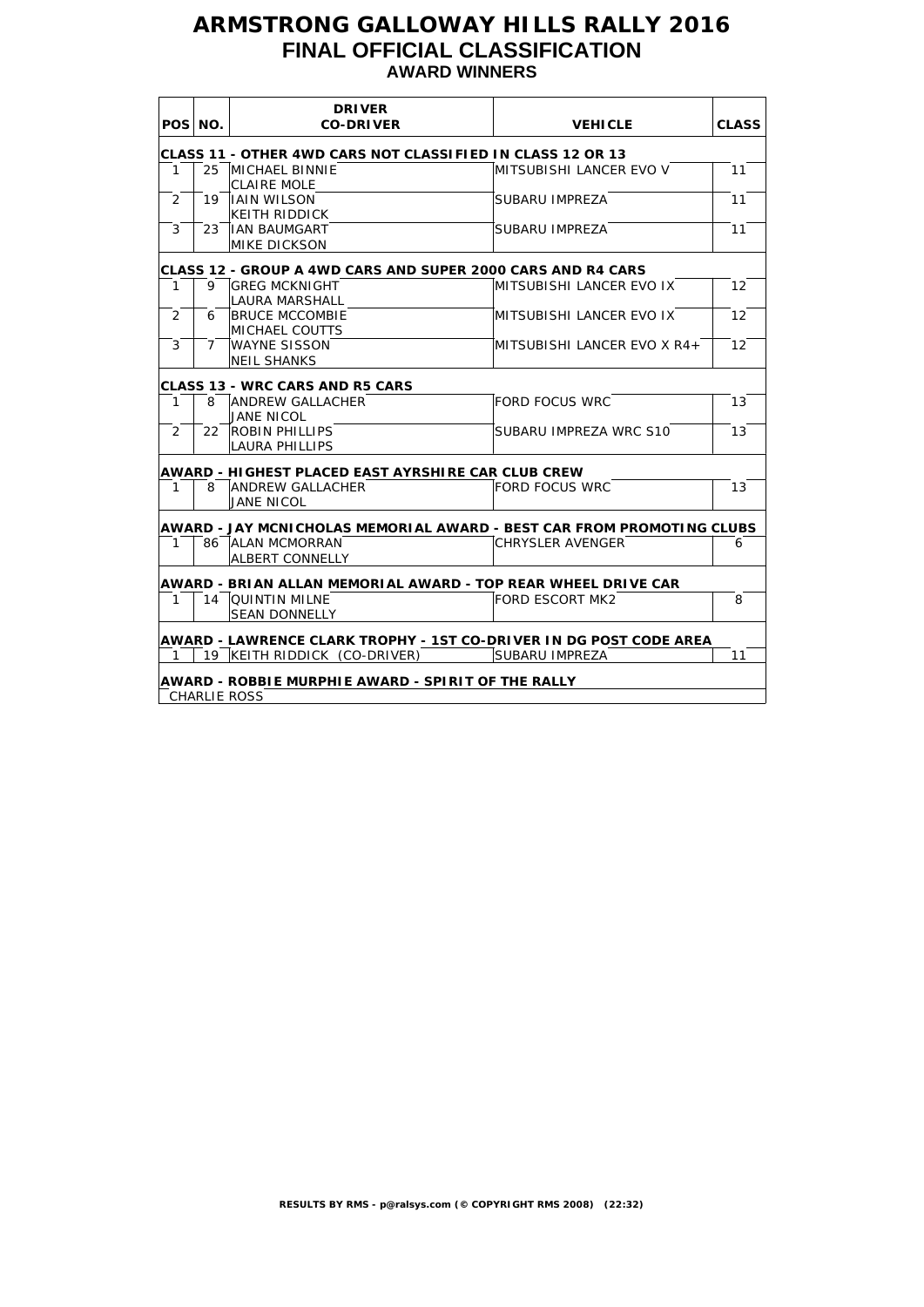# **ARMSTRONG GALLOWAY HILLS RALLY 2016 FINAL OFFICIAL CLASSIFICATION OVERALL**

| POS NO.        |                   | <b>DRIVER</b><br><b>CO-DRIVER</b>                 | <b>CLASS</b>      | <b>VEHICLE</b>                            | <b>TOTAL</b><br><b>STAGE</b><br><b>TIME</b> | <b>PEN</b> | <b>TOTAL</b><br><b>TIME</b> | <b>DIFF</b><br><b>LEADER</b><br><b>PREV</b> |
|----------------|-------------------|---------------------------------------------------|-------------------|-------------------------------------------|---------------------------------------------|------------|-----------------------------|---------------------------------------------|
| $\mathbf{1}$   | 2                 | <b>JOCK ARMSTRONG</b><br>PAULA SWINSCOE           | $12 \overline{ }$ | <b>SUBARU</b><br><b>IMPREZA</b>           | 38:39                                       |            | 38:39                       | $***.**$<br>$\star\star$ . $\star\star$     |
| 2              | 4                 | <b>MIKE FAULKNER</b><br>PETER FOY                 | 11                | <b>MITSUBISHI</b><br>LANCER EVO IX        | 39:36                                       |            | 39:36                       | $+0:57$<br>$+0:57$                          |
| 3              | 5                 | <b>MARK MCCULLOCH</b><br>MICHAEL HENDRY           | 12                | MITSUBISHI<br>LANCER EVO IX               | 39:47                                       |            | 39:47                       | $+1:08$<br>$+0:11$                          |
| 4              | 9                 | <b>GREG MCKNIGHT</b><br><b>LAURA MARSHALL</b>     | 12                | <b>MITSUBISHI</b><br><b>LANCER EVO IX</b> | 40:13                                       |            | 40:13                       | $+1:34$<br>$+0:26$                          |
| 5              | 6                 | <b>BRUCE MCCOMBIE</b><br>MICHAEL COUTTS           | 12                | MITSUBISHI<br><b>LANCER EVO IX</b>        | 40:21                                       |            | 40:21                       | $+1:42$<br>$+0:08$                          |
| 6              | 8                 | <b>ANDREW GALLACHER</b><br><b>JANE NICOL</b>      | 13                | <b>FORD</b><br><b>FOCUS WRC</b>           | 41:22                                       |            | 41:22                       | $+2:43$<br>$+1:01$                          |
| $\overline{7}$ | 14                | <b>QUINTIN MILNE</b><br><b>SEAN DONNELLY</b>      | 8                 | <b>FORD</b><br><b>ESCORT MK2</b>          | 41:33                                       |            | 41:33                       | $+2:54$<br>$+0:11$                          |
| 8              | $\overline{7}$    | <b>WAYNE SISSON</b><br><b>NEIL SHANKS</b>         | 12                | MITSUBISHI<br>LANCER EVO X R4+            | 41:36                                       |            | 41:36                       | $+2:57$<br>$+0:03$                          |
| 9              | 11                | <b>SEAMUS O'CONNELL</b><br><b>SEAN MAGEE</b>      | 9                 | <b>FORD</b><br><b>ESCORT</b>              | 41:37                                       |            | 41:37                       | $+2:58$<br>$+0:01$                          |
| 10             | 25                | MICHAEL BINNIE<br><b>CLAIRE MOLE</b>              | 11                | <b>MITSUBISHI</b><br><b>LANCER EVO V</b>  | 41:45                                       |            | 41:45                       | $+3:06$<br>$+0:08$                          |
| 11             | 19                | <b>IAIN WILSON</b><br><b>KEITH RIDDICK</b>        | 11                | <b>SUBARU</b><br><b>IMPREZA</b>           | 41:49                                       |            | 41:49                       | $+3:10$<br>$+0:04$                          |
| 12             | 17                | <b>ALASDAIR S GRAHAM</b><br>LAURA STUART          | 10                | <b>MITSUBISHI</b><br>LANCER EVO IX        | 41:57                                       |            | 41:57                       | $+3:18$<br>$+0:08$                          |
| 13             | 23                | <b>IAN BAUMGART</b><br><b>MIKE DICKSON</b>        | 11                | <b>SUBARU</b><br><b>IMPREZA</b>           | 42:21                                       |            | 42:21                       | $+3:42$<br>$+0:24$                          |
| 14             | 10                | <b>SCOTT MCCOMBIE</b><br><b>MARK FISHER</b>       | 12                | MITSUBISHI<br><b>LANCER EVO IX</b>        | 42:23                                       |            | 42:23                       | $+3:44$<br>$+0:02$                          |
| 15             | 18                | <b>FRASER WILSON</b><br><b>CRAIG WALLACE</b>      | 10                | MITSUBISHI<br><b>LANCER EVO IX</b>        | 42:26                                       |            | 42:26                       | $+3:47$<br>$+0:03$                          |
| 16             | $12 \overline{ }$ | <b>STEVE BANNISTER</b><br><b>CALLUM ATKINSON</b>  | 6                 | <b>FORD</b><br><b>ESCORT MK2</b>          | 42:29                                       |            | 42:29                       | $+3:50$<br>$+0:03$                          |
| 17             | 24                | NIGEL FEENEY<br>ABI LOUDEN                        | 12                | <b>SUBARU</b><br><b>IMPREZA</b>           | 42:32                                       |            | 42:32                       | $+3:53$<br>$+0:03$                          |
| 18             | 15                | <b>RICHARD DICKSON</b><br>ROGER ALCORN            | 11                | <b>SUBARU</b><br><b>IMPREZA</b>           | 42:38                                       |            | 42:38                       | $+3:59$<br>$+0:06$                          |
| 19             | 20                | <b>ROSS MACDONALD</b><br><b>MATTHEW JOHNSTONE</b> | 12                | MITSUBISHI<br><b>LANCER EVO VIII</b>      | 42:47                                       |            | 42:47                       | $+4:08$<br>$+0:09$                          |
| 20             | 30                | <b>SIMON HAY</b><br><b>CALUM JAFFRAY</b>          | 11                | MITSUBISHI<br>LANCER EVO VI               | 43:04                                       |            | 43:04                       | $+4:25$<br>$+0:17$                          |
| 21             | 38                | ROBERT THOMSON<br><b>KYLE MACKINTOSH</b>          | $12 \overline{ }$ | MITSUBISHI<br><b>LANCER EVO VIII</b>      | 43:09                                       |            | 43:09                       | $+4:30$<br>$+0:05$                          |
| 22             | 37                | <b>THOMAS O'CONNELL</b><br><b>EMMET SHERRY</b>    | 8                 | FORD<br><b>ESCORT</b>                     | 43:17                                       |            | 43:17                       | $+4:38$<br>$+0:08$                          |
| 23             | 36                | <b>GRANT INGLIS</b><br>ROBERT GRAY                | 8                 | <b>FORD</b><br><b>ESCORT MK2</b>          | 43:45                                       |            | 43:45                       | $+5:06$<br>$+0:28$                          |
| 24             | 32                | <b>DUNCAN CAMPBELL</b><br><b>GAVIN CHISHOLM</b>   | 11                | <b>SUBARU</b><br><b>IMPREZA</b>           | 43:59                                       |            | 43:59                       | $+5:20$<br>$+0:14$                          |
| 25             | 40                | <b>ANGUS LAWRIE</b><br>PAUL GRIBBEN               | $\overline{2}$    | VAUXHALL<br><b>CORSA</b>                  | 44:01                                       |            | 44:01                       | $+5:22$<br>$+0:02$                          |
| 26             | 65                | <b>IAN ARCHER</b><br><b>HELEN BROWN</b>           | 11                | MITSUBISHI<br>EVO IX                      | 44:04                                       |            | 44:04                       | $+5:25$<br>$+0:03$                          |
| 27             | 28                | <b>JAMES GIBB</b><br>CHARLEY SAYER-PAYNE          | 12                | <b>FORD</b><br>FIESTA                     | 44:08                                       |            | 44:08                       | $+5:29$<br>$+0:04$                          |
| 28             | 27                | <b>FRASER MACNICOL</b><br><b>AARON JOHNSTON</b>   | $12 \overline{ }$ | MITSUBISHI<br>LANCER EVO VI               | 44:21                                       |            | 44:21                       | $+5:42$<br>$+0:13$                          |
| 29             | 35                | <b>ALLAN MCDOWALL</b><br><b>GAVIN HESELTINE</b>   | 6                 | <b>FORD</b><br><b>RS1800</b>              | 44:32                                       |            | 44:32                       | $+5:53$<br>$+0:11$                          |
| 30             | 42                | <b>THOMAS GRAY</b><br>DAVE ROBSON                 | 4                 | <b>FORD</b><br><b>FIESTA</b>              | 44:32                                       |            | 44:32                       | $+5:53$<br>$\star\star\cdot\star\star$      |
| 31             | 26                | <b>STEPHEN MCKENNA</b><br><b>MARK DONNELLY</b>    | 11                | <b>MITSUBISHI</b><br>LANCER EVO VI        | 44:41                                       |            | 44:41                       | $+6:02$<br>$+0:09$                          |
| 32             | 21                | <b>JOHN RINTOUL</b><br>ROSS HYND                  | 12                | MITSUBISHI<br>LANCER EVO IX               | 44:57                                       |            | 44:57                       | $+6:18$<br>$+0:16$                          |
| 33             | 22                | <b>ROBIN PHILLIPS</b><br><b>LAURA PHILLIPS</b>    | 13                | <b>SUBARU</b><br><b>IMPREZA WRC S10</b>   | 45:01                                       |            | 45:01                       | $+6:22$<br>$+0:04$                          |
| 34             | 50                | <b>PAUL WARD</b><br>PETER WARD                    | 8                 | <b>FORD</b><br><b>ESCORT</b>              | 45:17                                       |            | 45:17                       | $+6:38$<br>$+0:16$                          |
| 35             | 45                | <b>BILLY THOMSON</b><br><b>SEAN DUFFY</b>         | 11                | MITSUBISHI<br>LANCER EVO IX               | 45:30                                       |            | 45:30                       | $+6:51$<br>$+0:13$                          |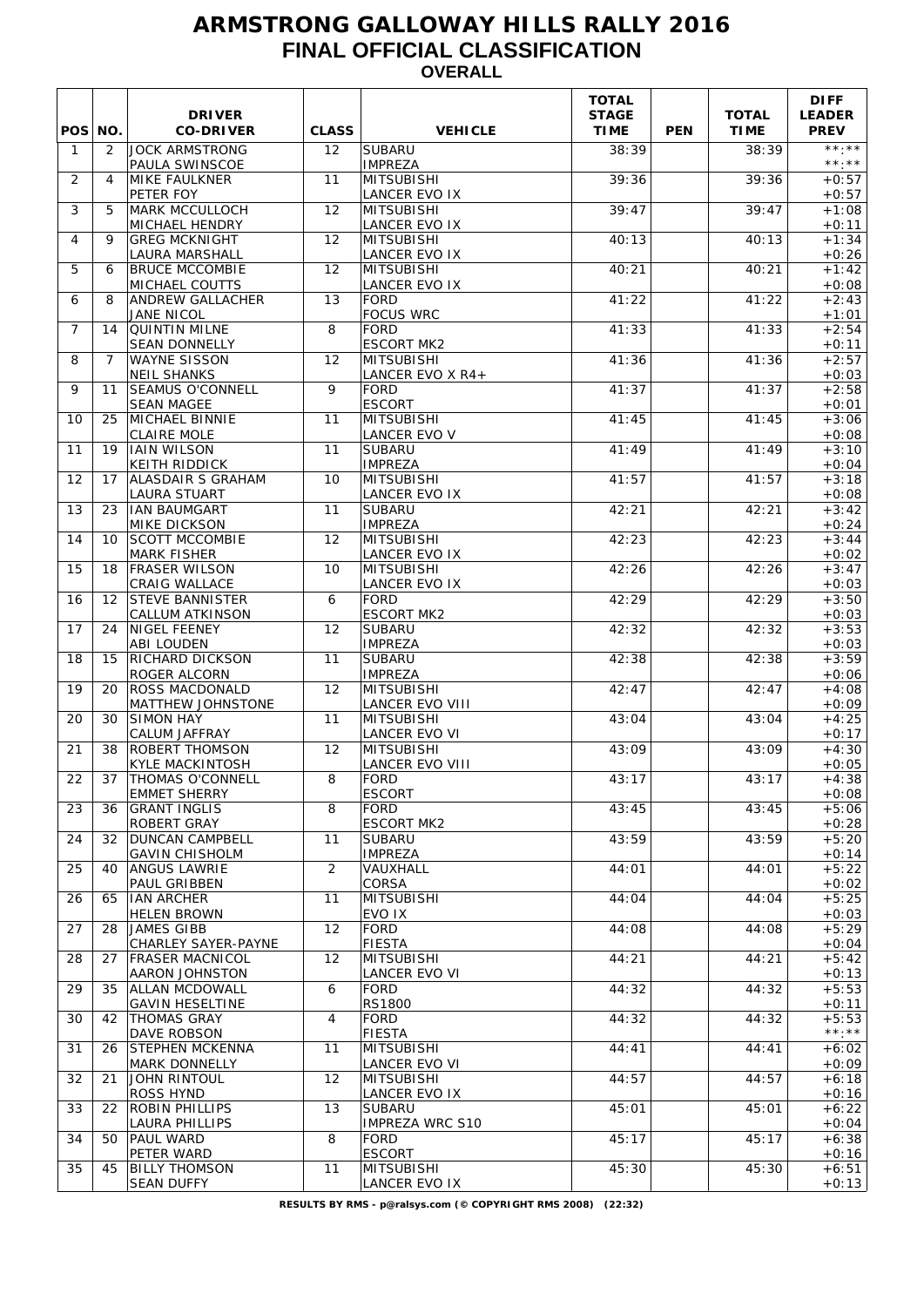# **ARMSTRONG GALLOWAY HILLS RALLY 2016 FINAL OFFICIAL CLASSIFICATION OVERALL**

| POS NO. |     | <b>DRIVER</b><br><b>CO-DRIVER</b>                              | <b>CLASS</b>   | <b>VEHICLE</b>                                    | <b>TOTAL</b><br><b>STAGE</b><br><b>TIME</b> | <b>PEN</b> | <b>TOTAL</b><br><b>TIME</b> | <b>DIFF</b><br><b>LEADER</b><br><b>PREV</b> |
|---------|-----|----------------------------------------------------------------|----------------|---------------------------------------------------|---------------------------------------------|------------|-----------------------------|---------------------------------------------|
| 36      | 43  | <b>PAUL MCERLEAN</b><br><b>NIALL MCKENNA</b>                   | 8              | <b>FORD</b><br><b>ESCORT MK2</b>                  | 45:42                                       |            | 45:42                       | $+7:03$<br>$+0:12$                          |
| 37      | 64  | SCOTT MCMINN<br><b>DICK WARDLE</b>                             | 11             | <b>SUBARU</b><br><b>IMPREZA</b>                   | 45:47                                       |            | 45:47                       | $+7:08$<br>$+0:05$                          |
| 38      | 55  | <b>DEREK CROSSEN</b><br><b>MARK FAULKENER</b>                  | 9              | <b>FORD</b><br><b>ESCORT</b>                      | 45:59                                       |            | 45:59                       | $+7:20$<br>$+0:12$                          |
| 39      | 49  | <b>IMURRAY COULTHARD</b><br>STEWART DODDS                      | $\overline{4}$ | <b>CITROEN</b><br>C2R2MAX                         | 46:15                                       |            | 46:15                       | $+7:36$<br>$+0:16$                          |
| 40      | 63  | <b>JIM SHARP</b><br><b>CHUCK BLAIR</b>                         | 11             | <b>SUBARU</b><br><b>IMPREZA</b>                   | 46:47                                       |            | 46:47                       | $+8:08$<br>$+0:32$                          |
| 41      | 52  | <b>ELLIOT RETALICK</b><br><b>TIM TUGWELL</b>                   | 6              | <b>HILLMAN</b><br><b>AVENGER</b>                  | 46:49                                       |            | 46:49                       | $+8:10$<br>$+0:02$                          |
| 42      | 70  | <b>ROSS HUGHES</b><br><b>RICHARD CROZIER</b>                   | 4              | <b>CITROEN</b><br>C <sub>2</sub> V <sub>TS</sub>  | 47:01                                       |            | 47:01                       | $+8:22$<br>$+0:12$                          |
| 43      | 54  | <b>JIM ROBERTSON</b><br><b>COLIN MAXWELL</b>                   | 4              | <b>CITROEN</b><br>C2R2                            | 47:14                                       |            | 47:14                       | $+8:35$<br>$+0:13$                          |
| 44      | 83  | <b>GRANT MACRAE</b><br><b>MARTIN BRUCE</b>                     | 2              | PEUGEOT<br>205 RALLYE                             | 47:41                                       |            | 47:41                       | $+9:02$<br>$+0:27$                          |
| 45      | 58  | DAVID MARTIN<br><b>DOUGLAS HUMPHREY</b>                        | 4              | <b>CITROEN</b><br>C <sub>2</sub>                  | 47:55                                       |            | 47:55                       | $+9:16$<br>$+0:14$                          |
| 46      | 71  | LUKE MCLAREN<br><b>PHIL KENNY</b>                              | 7              | FORD<br>FIESTA                                    | 48:18                                       |            | 48:18                       | $+9:39$<br>$+0:23$                          |
| 47      | 90. | SCOTT MCQUEEN<br><b>ALAN FALCONER</b>                          | 5              | <b>PEUGEOT</b><br>205                             | 48:27                                       |            | 48:27                       | $+9:48$<br>$+0:09$                          |
| 48      | 48  | <b>COLIN HOPE</b><br><b>NICK PATRICK</b>                       | 4              | FORD<br>FIESTA R2                                 | 48:31                                       |            | 48:31                       | $+9:52$<br>$+0:04$                          |
| 49      | 53  | <b>BILL DAVIDSON</b><br><b>ASHLEIGH WILL</b>                   | 4              | VAUXHALL<br><b>NOVA</b>                           | 48:42                                       |            | 48:42                       | $+10:03$                                    |
| 50      | 59  | ROBBIE OGILVIE BEATTIE<br>DAVID FINDLAY                        | 3              | <b>PEUGEOT</b><br>205 GTI                         | 49:05                                       |            | 49:05                       | $+0:11$<br>$+10:26$<br>$+0:23$              |
| 51      | 76  | <b>COLIN BAXTER</b><br>DONALD JOHN CAMPBELL                    | 11             | <b>SUBARU</b><br><b>IMPREZA</b>                   | 49:12                                       |            | 49:12                       | $+10:33$<br>$+0:07$                         |
| 52      | 79  | KEITH DAVISON                                                  | 6              | <b>HILLMAN</b>                                    | 49:12                                       |            | 49:12                       | $+10:33$<br>$\star\star\cdot\star\star$     |
| 53      | 62  | <b>HENRY RICHARDSON</b><br>CHRIS MCCALLUM<br><b>KEITH FAIR</b> | 11             | <b>AVENGER</b><br><b>SUBARU</b><br><b>IMPREZA</b> | 49:32                                       |            | 49:32                       | $+10:53$                                    |
| 54      | 80  | KEITH SEAGER                                                   | 8              | <b>BMW</b><br>COMPACT 318TI                       | 49:42                                       |            | 49:42                       | $+0:20$<br>$+11:03$                         |
| 55      | 81  | <b>MARK RUNCIMAN</b><br><b>ALEX I MILNE</b>                    | 6              | <b>FORD</b>                                       | 49:50                                       |            | 49:50                       | $+0:10$<br>$+11:11$                         |
| 56      | 60  | <b>ALEX B MILNE</b><br>DONALD PEACOCK                          | 3              | <b>ESCORT MK2</b><br>PEUGEOT                      | 50:30                                       |            | 50:30                       | $+0:08$<br>$+11:51$                         |
| 57      | 82  | <b>SCOTT PEACOCK</b><br>DAVID KIRKPATRICK                      | 8              | 205 GTI<br><b>BMW</b>                             | 50:58                                       |            | 50:58                       | $+0:40$<br>$+12:19$                         |
| 58      | 39  | <b>COLIN JOHNSTONE</b><br><b>SCOTT BEATTIE</b>                 | 4              | COMPACT 318TI<br><b>TALBOT</b>                    | 51:20                                       | 0:10       | 51:30                       | $+0:28$<br>$+12:51$                         |
| 59      | 74  | <b>CAMMY FAIR</b><br>CAROLINE CARSLAW                          | $\overline{7}$ | <b>SUNBEAM</b><br>FORD                            | 52:13                                       |            | 52:13                       | $+0:32$<br>$+13:34$                         |
| 60      | 91  | <b>ROSS WILLIAMS</b><br>DAMIEN COREY                           | 11             | FIESTA ST<br>SUBARU                               | 52:19                                       |            | 52:19                       | $+0:43$<br>$+13:40$                         |
| 61      | 78  | MERVYN GALBRAITH<br>KEVIN GRAY                                 | $\overline{7}$ | <b>IMPREZA</b><br>VAUXHALL                        | 53:51                                       |            | 53:51                       | $+0:06$<br>$+15:12$                         |
| 62      | 84  | <b>DANIEL CHRISTIE</b><br>TOMMY A HEARD                        | 8              | ASTRA<br>FORD                                     | 54:25                                       |            | 54:25                       | $+1:32$<br>$+15:46$                         |
| 63      |     | <b>GREG MCCUTCHEON</b><br>86   ALAN MCMORRAN                   | 6              | <b>ESCORT MK2</b><br><b>CHRYSLER</b>              | 54:43                                       |            | 54:43                       | $+0:34$<br>$+16:04$                         |
| 64      | 72  | <b>ALBERT CONNELLY</b><br>ANDY STRUTHERS                       | 1              | AVENGER<br><b>CITROEN</b>                         | 54:44                                       |            | 54:44                       | $+0:18$<br>$+16:05$                         |
| 65      |     | <b>ALASDAIR MCILROY</b><br>56 ANDY JONES                       | 8              | C2<br><b>FORD</b>                                 | 54:50                                       | 1:30       | 56:20                       | $+0:01$<br>$+17:41$                         |
| 66      | 87  | <b>IAN JONES</b><br>CHRIS RANKIN                               | 8              | <b>ESCORT</b><br><b>BMW</b>                       | 57:29                                       |            | 57:29                       | $+1:36$<br>$+18:50$                         |
| 67      | 88  | <b>MICHAEL SHARP</b><br><b>ASHLEIGH MORRIS</b>                 | $\mathbf{1}$   | COMPACT 318TI<br><b>VW</b>                        | 58:36                                       |            | 58:36                       | $+1:09$<br>$+19:57$                         |
|         |     | PAUL HUDSON                                                    |                | POLO                                              |                                             |            |                             | $+1:07$                                     |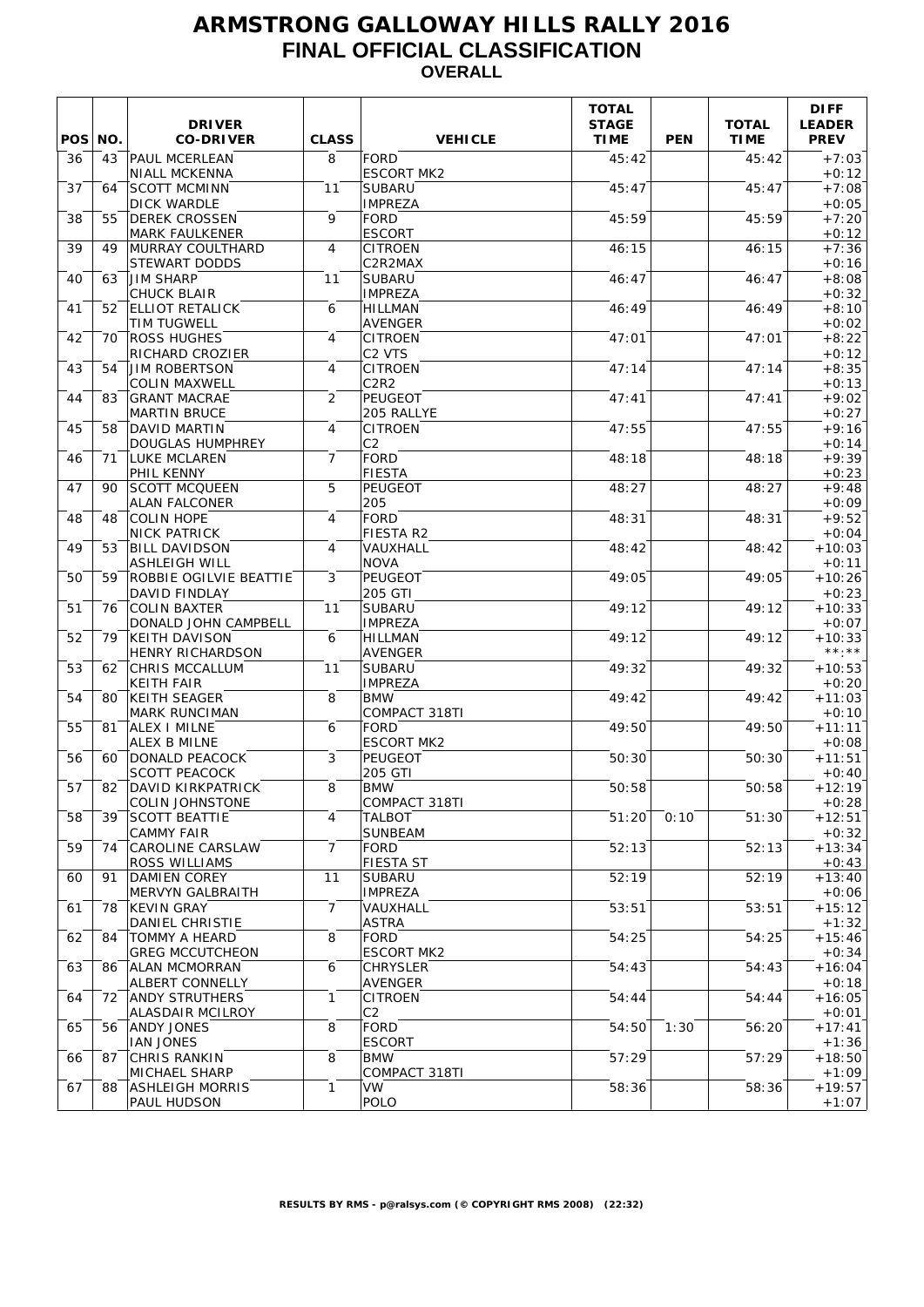# **ARMSTRONG GALLOWAY HILLS RALLY 2016 FINAL OFFICIAL CLASSIFICATION LISTED BY CLASS**

| POS NO.             |                                                                   | <b>DRIVER</b>                                                           | <b>CLASS</b>                     | <b>VEHICLE</b>                                                       | <b>STAGE</b><br><b>TIME</b> | <b>PEN</b> | <b>TOTAL</b><br><b>TIME</b> | <b>DIFF</b><br><b>LEADER</b> |  |  |
|---------------------|-------------------------------------------------------------------|-------------------------------------------------------------------------|----------------------------------|----------------------------------------------------------------------|-----------------------------|------------|-----------------------------|------------------------------|--|--|
|                     |                                                                   |                                                                         |                                  | CLASS 1 - TWO WHEEL DRIVE CARS UP TO 1050CC AND SRC RALLY FIRST CARS |                             |            |                             |                              |  |  |
| $\mathbf{1}$        |                                                                   | 72 Andy STRUTHERS                                                       | $\mathbf{1}$                     | <b>CITROEN C2</b>                                                    | 54:44                       |            | 54:44                       | $***$                        |  |  |
| 2                   |                                                                   | 88 Ashleigh MORRIS                                                      | $\mathbf{1}$                     | <b>VW POLO</b><br>CLASS 2 - TWO WHEEL DRIVE CARS UP TO 1450CC        | 58:36                       |            | 58:36                       | $+3:52$                      |  |  |
| $\mathbf 1$         |                                                                   | 40 Angus LAWRIE                                                         | $\overline{2}$                   | <b>VAUXHALL CORSA</b>                                                | 44:01                       |            | 44:01                       | $\star\star\cdot\star\star$  |  |  |
| 2                   |                                                                   | 83 Grant MACRAE                                                         | $\overline{2}$                   | PEUGEOT 205 RALLYE                                                   | 47:41                       |            | 47:41                       | $+3:40$                      |  |  |
|                     | CLASS 3 - TWO WHEEL DRIVE CARS UP TO 1650CC WITH 8 VALVES OR LESS |                                                                         |                                  |                                                                      |                             |            |                             |                              |  |  |
| $\mathbf{1}$        |                                                                   | 59 Robbie Ogilvie BEATTIE                                               | 3                                | PEUGEOT 205 GTI                                                      | 49:05                       |            | 49:05                       | $***.**$                     |  |  |
| 2                   |                                                                   | 60 Donald PEACOCK                                                       | 3                                | PEUGEOT 205 GTI                                                      | 50:30                       |            | 50:30                       | $+1:25$                      |  |  |
|                     |                                                                   |                                                                         |                                  | CLASS 4 - TWO WHEEL DRIVE CARS UP TO 1650CC WITH MORE THAN 8 VALVES  |                             |            |                             | $***.**$                     |  |  |
| 1<br>$\overline{2}$ | 42<br>49                                                          | Thomas GRAY<br>Murray COULTHARD                                         | 4<br>4                           | <b>FORD FIESTA</b><br>CITROEN C2R2MAX                                | 44:32<br>46:15              |            | 44:32<br>46:15              | $+1:43$                      |  |  |
| 3                   | 70                                                                | <b>Ross HUGHES</b>                                                      | $\overline{4}$                   | <b>CITROEN C2 VTS</b>                                                | 47:01                       |            | 47:01                       | $+2:29$                      |  |  |
| $\overline{4}$      | 54                                                                | Jim ROBERTSON                                                           | $\overline{4}$                   | CITROEN C2R2                                                         | 47:14                       |            | 47:14                       | $+2:42$                      |  |  |
| 5                   | 58                                                                | David MARTIN                                                            | $\overline{4}$                   | CITROEN C2                                                           | 47:55                       |            | 47:55                       | $+3:23$                      |  |  |
| 6                   | 48                                                                | Colin HOPE                                                              | $\overline{4}$                   | <b>FORD FIESTA R2</b>                                                | 48:31                       |            | 48:31                       | $+3:59$                      |  |  |
| $\overline{7}$<br>8 | 53                                                                | <b>Bill DAVIDSON</b><br>39 Scott BEATTIE                                | $\overline{4}$<br>$\overline{4}$ | <b>VAUXHALL NOVA</b><br><b>TALBOT SUNBEAM</b>                        | 48:42<br>$51:20$ 0:10       |            | 48:42<br>51:30              | $+4:10$<br>$+6:58$           |  |  |
|                     |                                                                   |                                                                         |                                  | CLASS 5 - TWO WHEEL DRIVE CARS UP TO 2050CC WITH 8 VALVES OR LESS    |                             |            |                             |                              |  |  |
| $\mathbf{1}$        |                                                                   | 90 Scott MCQUEEN                                                        | 5                                | PEUGEOT 205                                                          | 48:27                       |            | 48:27                       | $\star\star$ . $\star\star$  |  |  |
|                     |                                                                   | <b>CLASS 6 - HISTORIC RALLY CARS</b>                                    |                                  |                                                                      |                             |            |                             |                              |  |  |
| 1                   |                                                                   | 12 Steve BANNISTER                                                      | 6                                | FORD ESCORT MK2                                                      | 42:29                       |            | 42:29                       | $\star\star\cdot\star\star$  |  |  |
| $\overline{c}$      | 35                                                                | Allan MCDOWALL                                                          | 6                                | <b>FORD RS1800</b>                                                   | 44:32                       |            | 44:32                       | $+2:03$                      |  |  |
| 3                   | 52                                                                | <b>Elliot RETALICK</b>                                                  | 6                                | <b>HILLMAN AVENGER</b>                                               | 46:49                       |            | 46:49                       | $+4:20$                      |  |  |
| $\overline{4}$<br>5 | 79<br>81                                                          | Keith DAVISON<br>Alex I MILNE                                           | 6<br>6                           | <b>HILLMAN AVENGER</b><br><b>FORD ESCORT MK2</b>                     | 49:12<br>49:50              |            | 49:12<br>49:50              | $+6:43$<br>$+7:21$           |  |  |
| 6                   |                                                                   | 86 Alan MCMORRAN                                                        | 6                                | <b>CHRYSLER AVENGER</b>                                              | 54:43                       |            | 54:43                       | $+12:14$                     |  |  |
|                     |                                                                   |                                                                         |                                  | CLASS 7 - FRONT WHEEL DRIVE CARS UP TO 2050CC MORE THAN 8 VALVES     |                             |            |                             |                              |  |  |
| $\mathbf{1}$        | 71                                                                | Luke MCLAREN                                                            | 7                                | <b>FORD FIESTA</b>                                                   | 48:18                       |            | 48:18                       | $***$                        |  |  |
| $\overline{2}$      | 74                                                                | Caroline CARSLAW                                                        | $\overline{7}$                   | <b>FORD FIESTA ST</b>                                                | 52:13                       |            | 52:13                       | $+3:55$                      |  |  |
| 3                   |                                                                   | 78 Kevin GRAY                                                           | $\overline{7}$                   | <b>VAUXHALL ASTRA</b>                                                | 53:51                       |            | 53:51                       | $+5:33$                      |  |  |
|                     |                                                                   |                                                                         |                                  | CLASS 8 - REAR WHEEL DRIVE CARS UP TO 2050CC WITH MORE THAN 8 VALVES |                             |            |                             | $***$ . $***$                |  |  |
| 1<br>$\overline{2}$ | 14<br>37                                                          | Quintin MILNE<br>Thomas O'CONNELL                                       | 8<br>8                           | FORD ESCORT MK2<br><b>FORD ESCORT</b>                                | 41:33<br>43:17              |            | 41:33<br>43:17              | $+1:44$                      |  |  |
| 3                   | 36                                                                | Grant INGLIS                                                            | 8                                | <b>FORD ESCORT MK2</b>                                               | 43:45                       |            | 43:45                       | $+2:12$                      |  |  |
| $\overline{4}$      | 50                                                                | Paul WARD                                                               | 8                                | <b>FORD ESCORT</b>                                                   | 45:17                       |            | 45:17                       | $+3:44$                      |  |  |
| 5                   | 43                                                                | Paul MCERLEAN                                                           | 8                                | <b>FORD ESCORT MK2</b>                                               | 45:42                       |            | 45:42                       | $+4:09$                      |  |  |
| 6<br>7              | 80<br>82                                                          | Keith SEAGER<br>David KIRKPATRICK                                       | 8<br>8                           | <b>BMW COMPACT 318TI</b><br><b>BMW COMPACT 318TI</b>                 | 49:42<br>50:58              |            | 49:42<br>50:58              | $+8:09$<br>$+9:25$           |  |  |
| 8                   | 84                                                                | Tommy A HEARD                                                           | 8                                | <b>FORD ESCORT MK2</b>                                               | 54:25                       |            | 54:25                       | $+12:52$                     |  |  |
| 9                   | 56                                                                | Andy JONES                                                              | 8                                | <b>FORD ESCORT</b>                                                   | 54:50                       | 1:30       | 56:20                       | $+14:47$                     |  |  |
|                     |                                                                   | 10 87 Chris RANKIN                                                      |                                  | 8 BMW COMPACT 318TI                                                  | 57:29                       |            | 57:29                       | $+15:56$                     |  |  |
|                     |                                                                   |                                                                         |                                  | CLASS 9 - TWO WHEEL DRIVE CARS 2051CC AND OVER                       |                             |            |                             |                              |  |  |
| -1                  | 11                                                                | Seamus O'CONNELL                                                        | 9                                | <b>FORD ESCORT</b>                                                   | 41:37                       |            | 41:37                       | **.**                        |  |  |
| 2                   |                                                                   | 55   Derek CROSSEN                                                      | 9                                | FORD ESCORT                                                          | 45:59                       |            | 45:59                       | $+4:22$                      |  |  |
| -1                  |                                                                   | <b>CLASS 10 - GROUP N FOUR WHEEL DRIVE CARS</b><br>17 Alasdair S GRAHAM | 10                               | MITSUBISHI LANCER EVO IX                                             | 41:57                       |            | 41:57                       | $***.**$                     |  |  |
| $\overline{2}$      |                                                                   | 18   Fraser WILSON                                                      | 10                               | MITSUBISHI LANCER EVO IX                                             | 42:26                       |            | 42:26                       | $+0:29$                      |  |  |
|                     |                                                                   |                                                                         |                                  | CLASS 11 - OTHER 4WD CARS NOT CLASSIFIED IN CLASS 12 OR 13           |                             |            |                             |                              |  |  |
| 1                   | 4                                                                 | Mike FAULKNER                                                           | 11                               | MITSUBISHI LANCER EVO IX                                             | 39:36                       |            | 39:36                       | $***.**$                     |  |  |
| $\overline{c}$      | 25                                                                | Michael BINNIE                                                          | 11                               | MITSUBISHI LANCER EVO V                                              | 41:45                       |            | 41:45                       | $+2:09$                      |  |  |
| 3                   | 19                                                                | Iain WILSON                                                             | 11                               | SUBARU IMPREZA                                                       | 41:49                       |            | 41:49                       | $+2:13$                      |  |  |
| 4<br>5              | 23<br>15                                                          | Ian BAUMGART<br>Richard DICKSON                                         | 11<br>11                         | SUBARU IMPREZA<br>SUBARU IMPREZA                                     | 42:21<br>42:38              |            | 42:21<br>42:38              | $+2:45$<br>$+3:02$           |  |  |
| 6                   | 30                                                                | Simon HAY                                                               | 11                               | MITSUBISHI LANCER EVO VI                                             | 43:04                       |            | 43:04                       | $+3:28$                      |  |  |
| $\overline{7}$      | 32                                                                | Duncan CAMPBELL                                                         | 11                               | SUBARU IMPREZA                                                       | 43:59                       |            | 43:59                       | $+4:23$                      |  |  |
| 8                   | 65                                                                | Ian ARCHER                                                              | 11                               | MITSUBISHI EVO IX                                                    | 44:04                       |            | 44:04                       | $-4:28$                      |  |  |
| 9                   | 26                                                                | Stephen MCKENNA                                                         | 11                               | MITSUBISHI LANCER EVO VI                                             | 44:41                       |            | 44:41                       | $+5:05$                      |  |  |
| 10<br>11            | 45<br>64                                                          | <b>Billy THOMSON</b><br>Scott MCMINN                                    | 11<br>11                         | MITSUBISHI LANCER EVO IX<br>SUBARU IMPREZA                           | 45:30<br>45:47              |            | 45:30<br>45:47              | $+5:54$<br>$+6:11$           |  |  |
| 12                  | 63                                                                | Jim SHARP                                                               | 11                               | SUBARU IMPREZA                                                       | 46:47                       |            | 46:47                       | $+7:11$                      |  |  |
| 13                  | 76                                                                | Colin BAXTER                                                            | 11                               | SUBARU IMPREZA                                                       | 49:12                       |            | 49:12                       | $+9:36$                      |  |  |
| 14                  | 62                                                                | Chris MCCALLUM                                                          | 11                               | SUBARU IMPREZA                                                       | 49:32                       |            | 49:32                       | $+9:56$                      |  |  |
| 15                  | 91                                                                | Damien COREY                                                            | 11                               | SUBARU IMPREZA                                                       | 52:19                       |            | 52:19                       | $+12:43$                     |  |  |
|                     |                                                                   |                                                                         |                                  | CLASS 12 - GROUP A 4WD CARS AND SUPER 2000 CARS AND R4 CARS          |                             |            |                             | $***.**$                     |  |  |
| -1<br>2             | 2<br>5                                                            | <b>Jock ARMSTRONG</b><br>Mark MCCULLOCH                                 | 12<br>12                         | SUBARU IMPREZA<br>MITSUBISHI LANCER EVO IX                           | 38:39<br>39:47              |            | 38:39<br>39:47              | $+1:08$                      |  |  |
| 3                   | 9                                                                 | Greg MCKNIGHT                                                           | 12                               | MITSUBISHI LANCER EVO IX                                             | 40:13                       |            | 40:13                       | $+1:34$                      |  |  |
|                     |                                                                   |                                                                         |                                  |                                                                      |                             |            |                             |                              |  |  |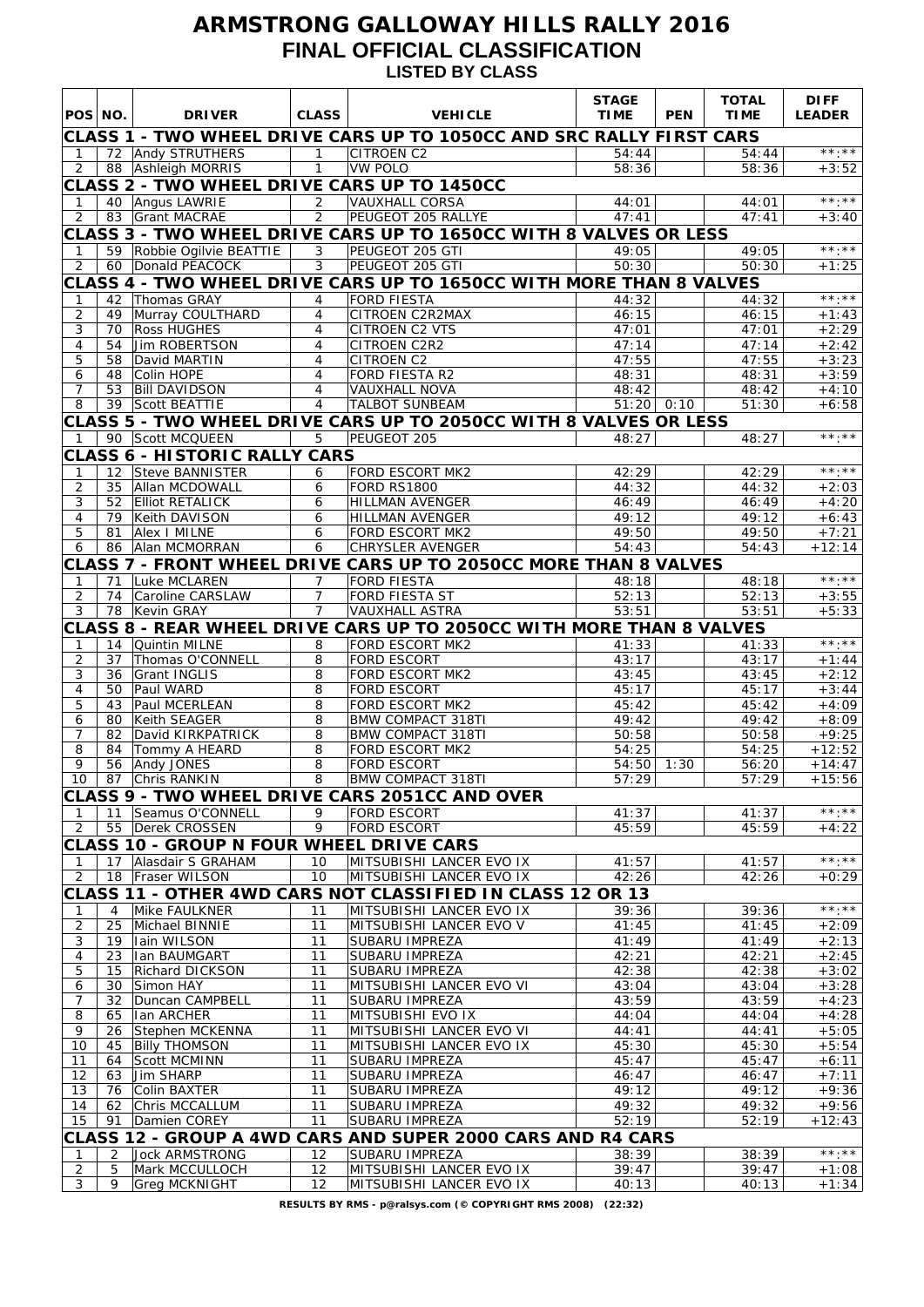# **ARMSTRONG GALLOWAY HILLS RALLY 2016**

| POS NO.                                |     | <b>DRIVER</b>         | <b>CLASS</b>      | <b>VEHICLE</b>                  | <b>STAGE</b><br><b>TIME</b> | <b>PEN</b> | <b>TOTAL</b><br><b>TIME</b> | <b>DIFF</b><br><b>LEADER</b> |  |
|----------------------------------------|-----|-----------------------|-------------------|---------------------------------|-----------------------------|------------|-----------------------------|------------------------------|--|
| 4                                      | 6   | Bruce MCCOMBIE        | 12                | <b>MITSUBISHI LANCER EVO IX</b> | 40:21                       |            | 40:21                       | $+1:42$                      |  |
| 5                                      |     | Wayne SISSON          | 12                | IMITSUBISHI LANCER EVO X R4+    | 41:36                       |            | 41:36                       | $+2:57$                      |  |
| 6                                      | 10  | <b>Scott MCCOMBIE</b> | 12                | IMITSUBISHI LANCER EVO IX       | 42:23                       |            | 42:23                       | $+3:44$                      |  |
|                                        | 24  | Nigel FEENEY          | 12                | SUBARU IMPREZA                  | 42:32                       |            | 42:32                       | $+3:53$                      |  |
| 8                                      | 20  | Ross MACDONALD        | 12                | MITSUBISHI LANCER EVO VIII      | 42:47                       |            | 42:47                       | $+4:08$                      |  |
| 9                                      | 38  | Robert THOMSON        | $12 \overline{ }$ | IMITSUBISHI LANCER EVO VIII     | 43:09                       |            | 43:09                       | $+4:30$                      |  |
| 10                                     | 28  | James GIBB            | 12                | <b>FORD FIESTA</b>              | 44:08                       |            | 44:08                       | $+5:29$                      |  |
| 11                                     |     | Fraser MACNICOL       | 12                | IMITSUBISHI LANCER EVO VI       | 44:21                       |            | 44:21                       | $+5:42$                      |  |
| $12 \overline{ }$                      | -21 | John RINTOUL          | 12                | IMITSUBISHI LANCER EVO IX       | 44:57                       |            | 44:57                       | $+6:18$                      |  |
| <b>CLASS 13 - WRC CARS AND R5 CARS</b> |     |                       |                   |                                 |                             |            |                             |                              |  |
|                                        | 8   | Andrew GALLACHER      | 13                | <b>FORD FOCUS WRC</b>           | 41:22                       |            | 41:22                       | $***$ , * *                  |  |
| 2                                      | 22  | Robin PHILLIPS        | 13                | SUBARU IMPREZA WRC S10          | 45:01                       |            | 45:01                       | $+3:39$                      |  |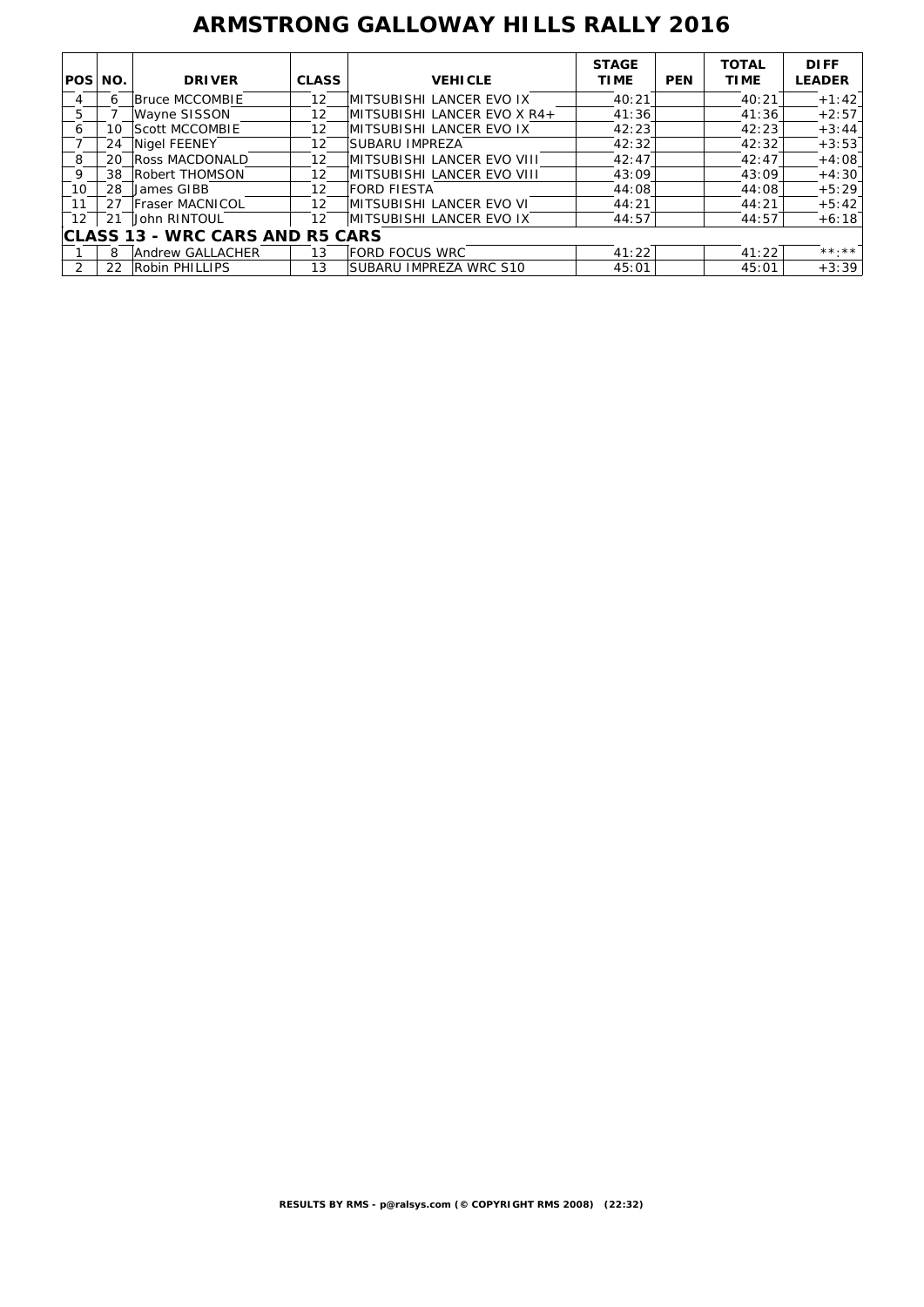# **ARMSTRONG GALLOWAY HILLS RALLY 2016 FINAL OFFICIAL CLASSIFICATION PENALTIES**

| NO. | <b>DRIVER</b>   | <b>CLASS</b> | <b>CONTROL</b>  | <b>REASON</b>    | <b>PENALTY</b> | <b>TOTAL</b> |
|-----|-----------------|--------------|-----------------|------------------|----------------|--------------|
| 39  | Scott BEATTIE   | 4            | TC4             | MIN LATE         | 0:10           | 0:10         |
| 56  | Andy JONES      | 8            | SF <sub>1</sub> | 4 MINS LATE      | 0:40           |              |
|     |                 |              | TC4             | 5 MINS LATE      | 0:50           | 1:30         |
| 66  | William POLLOCK | 8            | TC2             | <b>MIN EARLY</b> | 1:00           | 1:00         |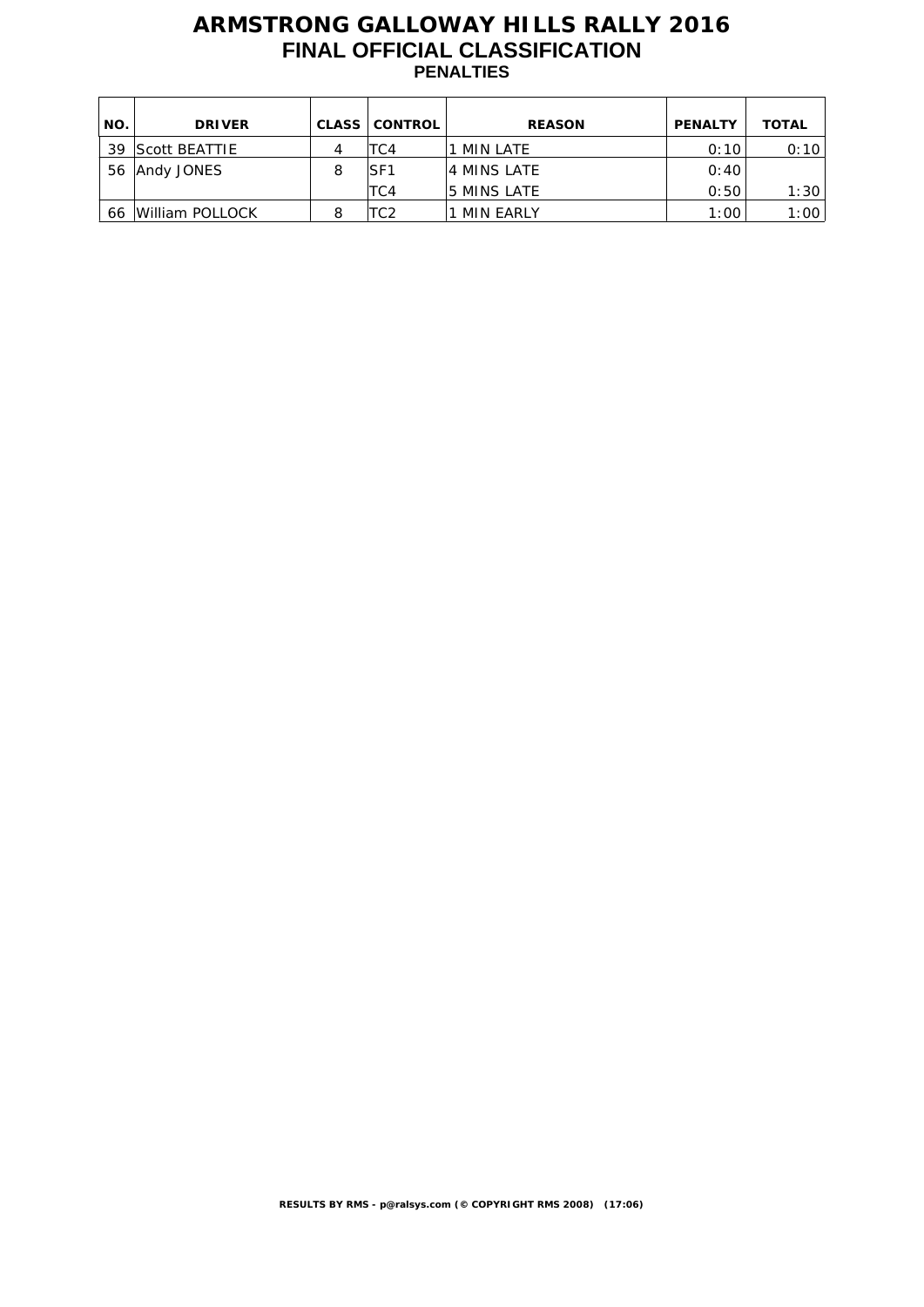# **ARMSTRONG GALLOWAY HILLS RALLY 2016 FINAL OFFICIAL CLASSIFICATION RETIREMENTS**

22 RETIREMENTS

| NO.            | <b>DRIVER</b><br><b>CO-DRIVER</b>               | <b>CLASS</b>    | <b>VEHICLE</b>           | <b>CONTROL</b><br><b>REASON</b>              |
|----------------|-------------------------------------------------|-----------------|--------------------------|----------------------------------------------|
| $\mathbf{1}$   | <b>GARRY PEARSON</b><br>ROBBIE MITCHELL         | 13              | <b>FORD FIESTA R5</b>    | TC6 - Glengap 2<br><b>BROKEN MANIFOLD</b>    |
| $\overline{3}$ | JOHN MACCRONE<br>STUART LOUDON                  | $\overline{13}$ | FORD FIESTA R5           | SF2 - Cairn Edward 1<br><b>BROKEN WHEEL</b>  |
| 16             | JOHN WINK<br><b>JOHN FORREST</b>                | 11              | MITSUBISHI LANCER EVO IX | SF4 - Black Loch<br><b>RETIRED</b>           |
| 29             | MICHAEL MCDAID<br>DAIRE MAGUIRE                 | $\overline{10}$ | MITSUBISHI LANCER EVO IX | SF5 - Cairn Edward 2<br><b>OFF ROAD</b>      |
| 31             | <b>KEITH MORRIS</b><br><b>MARTIN FORREST</b>    | 12              | MITSUBISHI LANCER EVO VI | TC3A - Kirroughtree<br><b>CLUTCH</b>         |
| 33             | <b>DUNCAN MACDONALD</b><br><b>NEIL ROSS</b>     | 8               | <b>FORD ESCORT MK2</b>   | SF4 - Black Loch<br>MECHANICAL               |
| 34             | <b>GORDON MURRAY</b><br>DAVID O'BRIEN           | 9               | <b>FORD ESCORT MK2</b>   | SF2 - Cairn Edward 1<br>STOPPED IN STAGE     |
| 41             | ALEXANDER CURRAN<br><b>SUSAN SHANKS</b>         | 4               | <b>VAUXHALL CORSA</b>    | SF2 - Cairn Edward 1<br>STOPPED IN STAGE     |
| 46             | MIKE REED<br><b>JULIE STEPHENSON</b>            | 6               | FORD ESCORT RS 2000      | TC2 - Cairn Edward 1<br><b>RETIRED</b>       |
| 47             | <b>JOHN MCILWRAITH</b><br><b>SCOTT YOUNG</b>    | 5               | <b>FORD ESCORT RS</b>    | SF2 - Cairn Edward 1<br>LOST WHEEL           |
| 51             | LINZI HENDERSON<br><b>TOM HYND</b>              | $\overline{12}$ | SUBARU IMPREZA           | TC3A - Kirroughtree<br>MECHANICAL            |
| 57             | <b>ROBERT ROOK</b><br>MILES CARTWRIGHT          | 6               | FORD MK1 ESCORT TWIN CAM | SF1 - Craigencallie<br><b>CLUTCH CABLE</b>   |
| 61             | JAN BUDGE<br>CHRIS PATTISON                     | 11              | SUBARU IMPREZA           | TC3A - Kirroughtree<br><b>BROKEN EXHAUST</b> |
| 66             | <b>WILLIAM POLLOCK</b><br>CHRISTOPHER ROBERSTON | 8               | FORD ESCORT MK1          | SF3 - Glengap 1<br>OFF IN DITCH              |
| 67             | <b>ANDY CHALMERS</b><br><b>MARTIN MACCABE</b>   | 5               | FORD ESCORT MK2          | SF5 - Cairn Edward 2<br><b>RETIRED</b>       |
| 68             | JOHN MCDOWALL<br>DAVID MCLEOD                   | 3               | <b>TALBOT SUNBEAM</b>    | SF5 - Cairn Edward 2<br><b>RETIRED</b>       |
| 69             | <b>ROSS CARBRY</b><br><b>STEVEN BROWN</b>       | $\overline{2}$  | <b>VAUXHALL CORSA</b>    | SF5 - Cairn Edward 2<br>RETIRED              |
| 73             | NIALL COWAN JNR<br>THOMAS BRUCE                 | $\overline{2}$  | MG ZR                    | SF4 - Black Loch<br><b>RETIRED</b>           |
| 75             | <b>GINA WALKER</b><br>RICHARD SIMMONDS          | $\overline{4}$  | <b>CITROEN C2</b>        | TC3A - Kirroughtree<br>MECHANICAL            |
| 77             | <b>BILLY FALCONER</b><br>NIKKI ADDISON          | 3               | PEUGEOT 205 GTI          | SF4 - Black Loch<br>RETIRED                  |
| 85             | <b>BILL ARBUTHNOT</b><br><b>JASON MCGUKIN</b>   | 11              | <b>SUBARU IMPREZA</b>    | SF4 - Black Loch<br><b>RETIRED</b>           |
| 89             | <b>JOHN ROWAN</b><br>SARAH DALE                 | $\overline{2}$  | <b>TALBOT SUNBEAM</b>    | TC2 - Cairn Edward 1<br><b>OTL</b>           |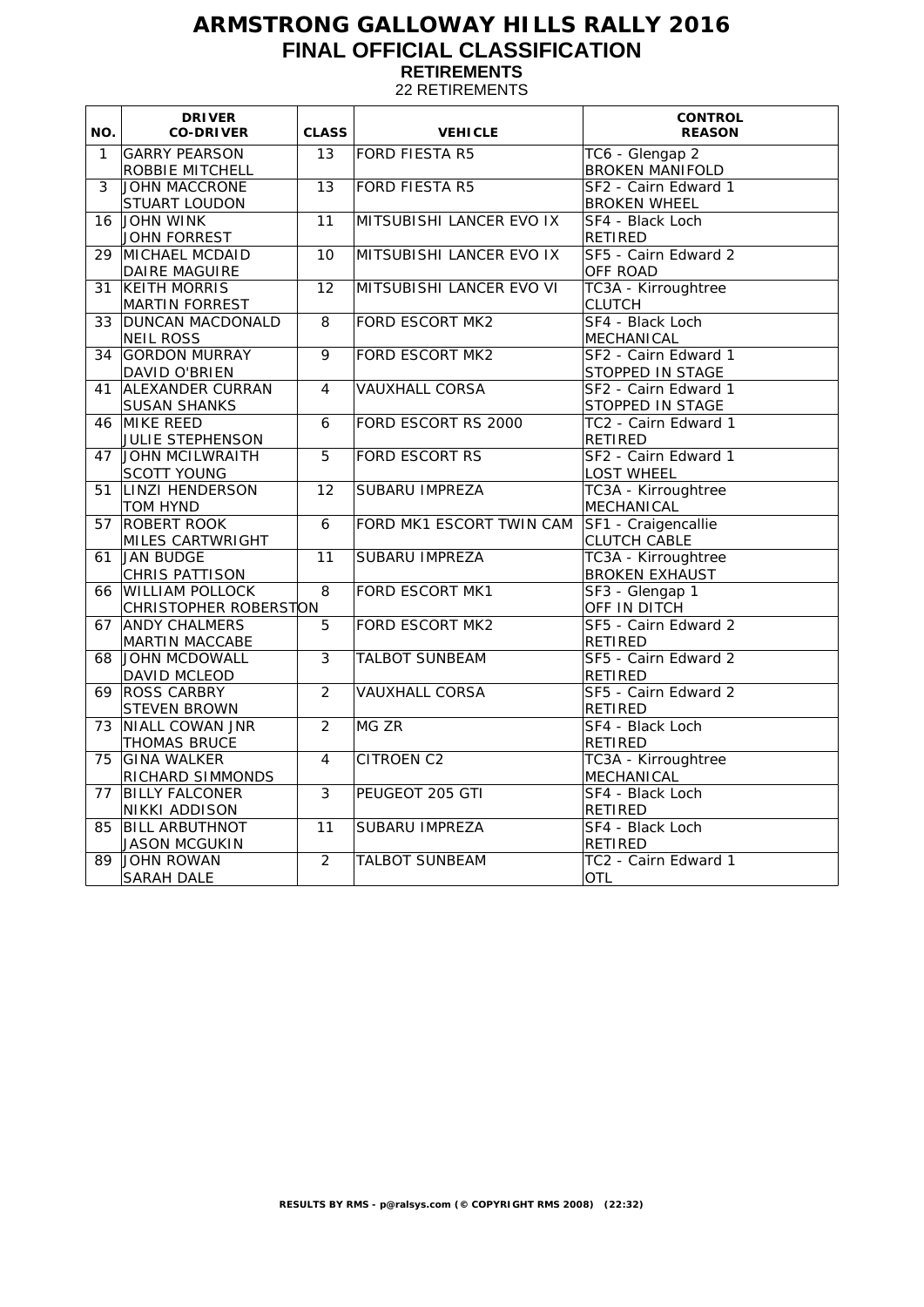# **ARMSTRONG GALLOWAY HILLS RALLY 2016 FINAL OFFICIAL CLASSIFICATION STAGE TIMES**

| G. PEARSON<br>13<br>8:56<br>1<br>3:52<br>6:29<br>6:23<br>J. ARMSTRONG<br>12<br>3:50<br>6:39<br>6:22<br>8:51<br>2<br>6:33<br>3<br>3:51 RETIRED SS2 - BROKEN WHEEL<br>J. MACCRONE<br>13<br>11<br>6:52<br>6:35<br>6:34<br>4<br>M. FAULKNER<br>4:03<br>9:06<br>5<br>6:56<br>M. MCCULLOCH<br>12<br>4:07<br>6:40<br>9:05<br>6:37<br><b>B. MCCOMBIE</b><br>12<br>6:57<br>9:18<br>6:49<br>6<br>4:00<br>6:45<br>W. SISSON<br>12<br>7:03<br>9:32<br>6:57<br>7<br>4:08<br>7:06<br>8<br>13<br>4:06<br>7:15<br>9:27<br>A. GALLACHER<br>6:51<br>7:03<br>9<br><b>G. MCKNIGHT</b><br>12<br>4:01<br>7:02<br>6:41<br>9:22<br>6:47<br>12<br>7:19<br>7:04<br>9:45<br>7:07<br>10<br>S. MCCOMBIE<br>4:15<br>11<br>9<br>7:17<br>9:32<br>S. O'CONNELL<br>4:13<br>6:56<br>6:58<br>6<br>7:03<br>9:47<br>7:14<br>12<br>S. BANNISTER<br>4:11<br>$(N)$ 7:15<br>Q. MILNE<br>8<br>4:10<br>6:56<br>9:31<br>7:01<br>14<br>$(N)$ 7:15<br>15<br>R. DICKSON<br>11<br>4:19<br>$(N)$ 7:15<br>7:07<br>9:49<br>7:11<br>7:15<br>11<br>4:26<br>16<br>J. WINK<br>$6:50$ RETIRED<br>17<br>A. GRAHAM<br>10<br>4:10<br>7:13<br>6:58<br>9:44<br>7:00<br>F. WILSON<br>18<br>10<br>4:13<br>7:22<br>7:03<br>9:48<br>7:05<br>11<br>7:13<br>9:35<br>19<br>II. WILSON<br>4:07<br>6:55<br>7:05<br>12<br>4:12<br>7:20<br>7:02<br>9:55<br>7:18<br>20<br>R. MACDONALD<br>J. RINTOUL<br>12<br>4:32<br>7:49<br>7:26<br>10:22<br>7:29<br>21<br>22<br>R. PHILLIPS<br>13<br>4:35<br>7:50<br>7:25<br>7:26<br>10:33<br>11<br>4:22<br>23<br>I. BAUMGART<br>7:16<br>6:55<br>9:43<br>7:13<br>24<br>N. FEENEY<br>12<br>4:19<br>7:13<br>7:16<br>9:41<br>7:12<br>25<br>7:21<br>6:51<br>9:35<br>M. BINNIE<br>11<br>4:10<br>7:02<br>7:55<br>S. MCKENNA<br>11<br>4:30<br>7:26<br>10:17<br>7:31<br>26<br>12<br>4:28<br>7:48<br>7:23<br>27<br>F. MACNICOL<br>10:05<br>7:28<br>J. GIBB<br>12<br>4:18<br>8:36<br>7:13<br>9:54<br>7:14<br>28<br>10<br>4:35<br>7:42<br>7:15<br>$9:52$ RETIRED<br>29<br>M. MCDAID<br>30<br>S. HAY<br>11<br>4:21<br>7:23<br>7:13<br>10:00<br>7:12<br>K. MORRIS<br>12<br>4:10<br>7:29<br>$7:04$ RETIRED<br>31<br>7:27<br>32<br>11<br>4:18<br>7:20<br>D. CAMPBELL<br>7:40<br>10:09<br>$7:19$ RETIRED<br>4:24<br>8:29<br>33<br>D. MACDONALD<br>8<br>4:13 RETIRED SS2 - STOPPED IN STAGE<br>G. MURRAY<br>9<br>34<br>4:22<br>7:32<br>7:34<br>35<br>A. MCDOWALL<br>6<br>7:49<br>10:01<br>G. INGLIS<br>4:15<br>7:28<br>7:41<br>36<br>8<br>7:10<br>9:51<br>37<br>8<br>7:34<br>7:16<br>9:55<br>7:23<br>T. O'CONNELL<br>4:17<br>4:14<br>7:24<br>7:17<br>9:50<br>7:22<br>38<br>R. THOMSON<br>12<br>S. BEATTIE<br>7:33<br>7:35<br>39<br>4<br>4:21<br>14:00<br>10:23<br>$\overline{2}$<br>A. LAWRIE<br>4:26<br>7:29<br>7:19<br>10:05<br>7:27<br>40 | SS <sub>6</sub><br>GLEN <sub>2</sub> |
|--------------------------------------------------------------------------------------------------------------------------------------------------------------------------------------------------------------------------------------------------------------------------------------------------------------------------------------------------------------------------------------------------------------------------------------------------------------------------------------------------------------------------------------------------------------------------------------------------------------------------------------------------------------------------------------------------------------------------------------------------------------------------------------------------------------------------------------------------------------------------------------------------------------------------------------------------------------------------------------------------------------------------------------------------------------------------------------------------------------------------------------------------------------------------------------------------------------------------------------------------------------------------------------------------------------------------------------------------------------------------------------------------------------------------------------------------------------------------------------------------------------------------------------------------------------------------------------------------------------------------------------------------------------------------------------------------------------------------------------------------------------------------------------------------------------------------------------------------------------------------------------------------------------------------------------------------------------------------------------------------------------------------------------------------------------------------------------------------------------------------------------------------------------------------------------------------------------------------------------------------------------------------------------------------------------------------------------------------------------------------------------------------------------------------------------------------------------------------------------------------------------------------------------------------------------------------------------------------------------------------------------------------------------------------------------|--------------------------------------|
|                                                                                                                                                                                                                                                                                                                                                                                                                                                                                                                                                                                                                                                                                                                                                                                                                                                                                                                                                                                                                                                                                                                                                                                                                                                                                                                                                                                                                                                                                                                                                                                                                                                                                                                                                                                                                                                                                                                                                                                                                                                                                                                                                                                                                                                                                                                                                                                                                                                                                                                                                                                                                                                                                      | $6:47$ RETIRED                       |
|                                                                                                                                                                                                                                                                                                                                                                                                                                                                                                                                                                                                                                                                                                                                                                                                                                                                                                                                                                                                                                                                                                                                                                                                                                                                                                                                                                                                                                                                                                                                                                                                                                                                                                                                                                                                                                                                                                                                                                                                                                                                                                                                                                                                                                                                                                                                                                                                                                                                                                                                                                                                                                                                                      | 6:24                                 |
|                                                                                                                                                                                                                                                                                                                                                                                                                                                                                                                                                                                                                                                                                                                                                                                                                                                                                                                                                                                                                                                                                                                                                                                                                                                                                                                                                                                                                                                                                                                                                                                                                                                                                                                                                                                                                                                                                                                                                                                                                                                                                                                                                                                                                                                                                                                                                                                                                                                                                                                                                                                                                                                                                      |                                      |
|                                                                                                                                                                                                                                                                                                                                                                                                                                                                                                                                                                                                                                                                                                                                                                                                                                                                                                                                                                                                                                                                                                                                                                                                                                                                                                                                                                                                                                                                                                                                                                                                                                                                                                                                                                                                                                                                                                                                                                                                                                                                                                                                                                                                                                                                                                                                                                                                                                                                                                                                                                                                                                                                                      | 6:26                                 |
|                                                                                                                                                                                                                                                                                                                                                                                                                                                                                                                                                                                                                                                                                                                                                                                                                                                                                                                                                                                                                                                                                                                                                                                                                                                                                                                                                                                                                                                                                                                                                                                                                                                                                                                                                                                                                                                                                                                                                                                                                                                                                                                                                                                                                                                                                                                                                                                                                                                                                                                                                                                                                                                                                      | 6:22                                 |
|                                                                                                                                                                                                                                                                                                                                                                                                                                                                                                                                                                                                                                                                                                                                                                                                                                                                                                                                                                                                                                                                                                                                                                                                                                                                                                                                                                                                                                                                                                                                                                                                                                                                                                                                                                                                                                                                                                                                                                                                                                                                                                                                                                                                                                                                                                                                                                                                                                                                                                                                                                                                                                                                                      | 6:32                                 |
|                                                                                                                                                                                                                                                                                                                                                                                                                                                                                                                                                                                                                                                                                                                                                                                                                                                                                                                                                                                                                                                                                                                                                                                                                                                                                                                                                                                                                                                                                                                                                                                                                                                                                                                                                                                                                                                                                                                                                                                                                                                                                                                                                                                                                                                                                                                                                                                                                                                                                                                                                                                                                                                                                      | 6:50                                 |
|                                                                                                                                                                                                                                                                                                                                                                                                                                                                                                                                                                                                                                                                                                                                                                                                                                                                                                                                                                                                                                                                                                                                                                                                                                                                                                                                                                                                                                                                                                                                                                                                                                                                                                                                                                                                                                                                                                                                                                                                                                                                                                                                                                                                                                                                                                                                                                                                                                                                                                                                                                                                                                                                                      | 6:40                                 |
|                                                                                                                                                                                                                                                                                                                                                                                                                                                                                                                                                                                                                                                                                                                                                                                                                                                                                                                                                                                                                                                                                                                                                                                                                                                                                                                                                                                                                                                                                                                                                                                                                                                                                                                                                                                                                                                                                                                                                                                                                                                                                                                                                                                                                                                                                                                                                                                                                                                                                                                                                                                                                                                                                      | 6:20                                 |
|                                                                                                                                                                                                                                                                                                                                                                                                                                                                                                                                                                                                                                                                                                                                                                                                                                                                                                                                                                                                                                                                                                                                                                                                                                                                                                                                                                                                                                                                                                                                                                                                                                                                                                                                                                                                                                                                                                                                                                                                                                                                                                                                                                                                                                                                                                                                                                                                                                                                                                                                                                                                                                                                                      | 6:53<br>6:41                         |
|                                                                                                                                                                                                                                                                                                                                                                                                                                                                                                                                                                                                                                                                                                                                                                                                                                                                                                                                                                                                                                                                                                                                                                                                                                                                                                                                                                                                                                                                                                                                                                                                                                                                                                                                                                                                                                                                                                                                                                                                                                                                                                                                                                                                                                                                                                                                                                                                                                                                                                                                                                                                                                                                                      | 6:59                                 |
|                                                                                                                                                                                                                                                                                                                                                                                                                                                                                                                                                                                                                                                                                                                                                                                                                                                                                                                                                                                                                                                                                                                                                                                                                                                                                                                                                                                                                                                                                                                                                                                                                                                                                                                                                                                                                                                                                                                                                                                                                                                                                                                                                                                                                                                                                                                                                                                                                                                                                                                                                                                                                                                                                      | 6:40                                 |
|                                                                                                                                                                                                                                                                                                                                                                                                                                                                                                                                                                                                                                                                                                                                                                                                                                                                                                                                                                                                                                                                                                                                                                                                                                                                                                                                                                                                                                                                                                                                                                                                                                                                                                                                                                                                                                                                                                                                                                                                                                                                                                                                                                                                                                                                                                                                                                                                                                                                                                                                                                                                                                                                                      | 6:57                                 |
|                                                                                                                                                                                                                                                                                                                                                                                                                                                                                                                                                                                                                                                                                                                                                                                                                                                                                                                                                                                                                                                                                                                                                                                                                                                                                                                                                                                                                                                                                                                                                                                                                                                                                                                                                                                                                                                                                                                                                                                                                                                                                                                                                                                                                                                                                                                                                                                                                                                                                                                                                                                                                                                                                      |                                      |
|                                                                                                                                                                                                                                                                                                                                                                                                                                                                                                                                                                                                                                                                                                                                                                                                                                                                                                                                                                                                                                                                                                                                                                                                                                                                                                                                                                                                                                                                                                                                                                                                                                                                                                                                                                                                                                                                                                                                                                                                                                                                                                                                                                                                                                                                                                                                                                                                                                                                                                                                                                                                                                                                                      | 6:52                                 |
|                                                                                                                                                                                                                                                                                                                                                                                                                                                                                                                                                                                                                                                                                                                                                                                                                                                                                                                                                                                                                                                                                                                                                                                                                                                                                                                                                                                                                                                                                                                                                                                                                                                                                                                                                                                                                                                                                                                                                                                                                                                                                                                                                                                                                                                                                                                                                                                                                                                                                                                                                                                                                                                                                      | 6:55                                 |
|                                                                                                                                                                                                                                                                                                                                                                                                                                                                                                                                                                                                                                                                                                                                                                                                                                                                                                                                                                                                                                                                                                                                                                                                                                                                                                                                                                                                                                                                                                                                                                                                                                                                                                                                                                                                                                                                                                                                                                                                                                                                                                                                                                                                                                                                                                                                                                                                                                                                                                                                                                                                                                                                                      | 6:54                                 |
|                                                                                                                                                                                                                                                                                                                                                                                                                                                                                                                                                                                                                                                                                                                                                                                                                                                                                                                                                                                                                                                                                                                                                                                                                                                                                                                                                                                                                                                                                                                                                                                                                                                                                                                                                                                                                                                                                                                                                                                                                                                                                                                                                                                                                                                                                                                                                                                                                                                                                                                                                                                                                                                                                      | 7:00                                 |
|                                                                                                                                                                                                                                                                                                                                                                                                                                                                                                                                                                                                                                                                                                                                                                                                                                                                                                                                                                                                                                                                                                                                                                                                                                                                                                                                                                                                                                                                                                                                                                                                                                                                                                                                                                                                                                                                                                                                                                                                                                                                                                                                                                                                                                                                                                                                                                                                                                                                                                                                                                                                                                                                                      | 7:19                                 |
|                                                                                                                                                                                                                                                                                                                                                                                                                                                                                                                                                                                                                                                                                                                                                                                                                                                                                                                                                                                                                                                                                                                                                                                                                                                                                                                                                                                                                                                                                                                                                                                                                                                                                                                                                                                                                                                                                                                                                                                                                                                                                                                                                                                                                                                                                                                                                                                                                                                                                                                                                                                                                                                                                      | 7:12                                 |
|                                                                                                                                                                                                                                                                                                                                                                                                                                                                                                                                                                                                                                                                                                                                                                                                                                                                                                                                                                                                                                                                                                                                                                                                                                                                                                                                                                                                                                                                                                                                                                                                                                                                                                                                                                                                                                                                                                                                                                                                                                                                                                                                                                                                                                                                                                                                                                                                                                                                                                                                                                                                                                                                                      | 6:52                                 |
|                                                                                                                                                                                                                                                                                                                                                                                                                                                                                                                                                                                                                                                                                                                                                                                                                                                                                                                                                                                                                                                                                                                                                                                                                                                                                                                                                                                                                                                                                                                                                                                                                                                                                                                                                                                                                                                                                                                                                                                                                                                                                                                                                                                                                                                                                                                                                                                                                                                                                                                                                                                                                                                                                      | 6:51                                 |
|                                                                                                                                                                                                                                                                                                                                                                                                                                                                                                                                                                                                                                                                                                                                                                                                                                                                                                                                                                                                                                                                                                                                                                                                                                                                                                                                                                                                                                                                                                                                                                                                                                                                                                                                                                                                                                                                                                                                                                                                                                                                                                                                                                                                                                                                                                                                                                                                                                                                                                                                                                                                                                                                                      | 6:46                                 |
|                                                                                                                                                                                                                                                                                                                                                                                                                                                                                                                                                                                                                                                                                                                                                                                                                                                                                                                                                                                                                                                                                                                                                                                                                                                                                                                                                                                                                                                                                                                                                                                                                                                                                                                                                                                                                                                                                                                                                                                                                                                                                                                                                                                                                                                                                                                                                                                                                                                                                                                                                                                                                                                                                      | 7:02                                 |
|                                                                                                                                                                                                                                                                                                                                                                                                                                                                                                                                                                                                                                                                                                                                                                                                                                                                                                                                                                                                                                                                                                                                                                                                                                                                                                                                                                                                                                                                                                                                                                                                                                                                                                                                                                                                                                                                                                                                                                                                                                                                                                                                                                                                                                                                                                                                                                                                                                                                                                                                                                                                                                                                                      | 7:09                                 |
|                                                                                                                                                                                                                                                                                                                                                                                                                                                                                                                                                                                                                                                                                                                                                                                                                                                                                                                                                                                                                                                                                                                                                                                                                                                                                                                                                                                                                                                                                                                                                                                                                                                                                                                                                                                                                                                                                                                                                                                                                                                                                                                                                                                                                                                                                                                                                                                                                                                                                                                                                                                                                                                                                      | 6:53                                 |
|                                                                                                                                                                                                                                                                                                                                                                                                                                                                                                                                                                                                                                                                                                                                                                                                                                                                                                                                                                                                                                                                                                                                                                                                                                                                                                                                                                                                                                                                                                                                                                                                                                                                                                                                                                                                                                                                                                                                                                                                                                                                                                                                                                                                                                                                                                                                                                                                                                                                                                                                                                                                                                                                                      |                                      |
|                                                                                                                                                                                                                                                                                                                                                                                                                                                                                                                                                                                                                                                                                                                                                                                                                                                                                                                                                                                                                                                                                                                                                                                                                                                                                                                                                                                                                                                                                                                                                                                                                                                                                                                                                                                                                                                                                                                                                                                                                                                                                                                                                                                                                                                                                                                                                                                                                                                                                                                                                                                                                                                                                      | 6:55                                 |
|                                                                                                                                                                                                                                                                                                                                                                                                                                                                                                                                                                                                                                                                                                                                                                                                                                                                                                                                                                                                                                                                                                                                                                                                                                                                                                                                                                                                                                                                                                                                                                                                                                                                                                                                                                                                                                                                                                                                                                                                                                                                                                                                                                                                                                                                                                                                                                                                                                                                                                                                                                                                                                                                                      | 7:05                                 |
|                                                                                                                                                                                                                                                                                                                                                                                                                                                                                                                                                                                                                                                                                                                                                                                                                                                                                                                                                                                                                                                                                                                                                                                                                                                                                                                                                                                                                                                                                                                                                                                                                                                                                                                                                                                                                                                                                                                                                                                                                                                                                                                                                                                                                                                                                                                                                                                                                                                                                                                                                                                                                                                                                      |                                      |
|                                                                                                                                                                                                                                                                                                                                                                                                                                                                                                                                                                                                                                                                                                                                                                                                                                                                                                                                                                                                                                                                                                                                                                                                                                                                                                                                                                                                                                                                                                                                                                                                                                                                                                                                                                                                                                                                                                                                                                                                                                                                                                                                                                                                                                                                                                                                                                                                                                                                                                                                                                                                                                                                                      |                                      |
|                                                                                                                                                                                                                                                                                                                                                                                                                                                                                                                                                                                                                                                                                                                                                                                                                                                                                                                                                                                                                                                                                                                                                                                                                                                                                                                                                                                                                                                                                                                                                                                                                                                                                                                                                                                                                                                                                                                                                                                                                                                                                                                                                                                                                                                                                                                                                                                                                                                                                                                                                                                                                                                                                      | 7:14                                 |
|                                                                                                                                                                                                                                                                                                                                                                                                                                                                                                                                                                                                                                                                                                                                                                                                                                                                                                                                                                                                                                                                                                                                                                                                                                                                                                                                                                                                                                                                                                                                                                                                                                                                                                                                                                                                                                                                                                                                                                                                                                                                                                                                                                                                                                                                                                                                                                                                                                                                                                                                                                                                                                                                                      | 7:20                                 |
|                                                                                                                                                                                                                                                                                                                                                                                                                                                                                                                                                                                                                                                                                                                                                                                                                                                                                                                                                                                                                                                                                                                                                                                                                                                                                                                                                                                                                                                                                                                                                                                                                                                                                                                                                                                                                                                                                                                                                                                                                                                                                                                                                                                                                                                                                                                                                                                                                                                                                                                                                                                                                                                                                      | 6:52                                 |
|                                                                                                                                                                                                                                                                                                                                                                                                                                                                                                                                                                                                                                                                                                                                                                                                                                                                                                                                                                                                                                                                                                                                                                                                                                                                                                                                                                                                                                                                                                                                                                                                                                                                                                                                                                                                                                                                                                                                                                                                                                                                                                                                                                                                                                                                                                                                                                                                                                                                                                                                                                                                                                                                                      | 7:02                                 |
|                                                                                                                                                                                                                                                                                                                                                                                                                                                                                                                                                                                                                                                                                                                                                                                                                                                                                                                                                                                                                                                                                                                                                                                                                                                                                                                                                                                                                                                                                                                                                                                                                                                                                                                                                                                                                                                                                                                                                                                                                                                                                                                                                                                                                                                                                                                                                                                                                                                                                                                                                                                                                                                                                      | 7:28                                 |
|                                                                                                                                                                                                                                                                                                                                                                                                                                                                                                                                                                                                                                                                                                                                                                                                                                                                                                                                                                                                                                                                                                                                                                                                                                                                                                                                                                                                                                                                                                                                                                                                                                                                                                                                                                                                                                                                                                                                                                                                                                                                                                                                                                                                                                                                                                                                                                                                                                                                                                                                                                                                                                                                                      | 7:15                                 |
| 4:42 RETIRED SS2 - STOPPED IN STAGE<br>A. CURRAN<br>41<br>4                                                                                                                                                                                                                                                                                                                                                                                                                                                                                                                                                                                                                                                                                                                                                                                                                                                                                                                                                                                                                                                                                                                                                                                                                                                                                                                                                                                                                                                                                                                                                                                                                                                                                                                                                                                                                                                                                                                                                                                                                                                                                                                                                                                                                                                                                                                                                                                                                                                                                                                                                                                                                          |                                      |
| $\overline{\mathcal{A}}$<br>7:35<br>42<br>T. GRAY<br>4:24<br>7:51<br>7:26<br>10:05                                                                                                                                                                                                                                                                                                                                                                                                                                                                                                                                                                                                                                                                                                                                                                                                                                                                                                                                                                                                                                                                                                                                                                                                                                                                                                                                                                                                                                                                                                                                                                                                                                                                                                                                                                                                                                                                                                                                                                                                                                                                                                                                                                                                                                                                                                                                                                                                                                                                                                                                                                                                   | 7:11                                 |
| P. MCERLEAN<br>4:39<br>7:56<br>7:39<br>10:32<br>7:40<br>43<br>8                                                                                                                                                                                                                                                                                                                                                                                                                                                                                                                                                                                                                                                                                                                                                                                                                                                                                                                                                                                                                                                                                                                                                                                                                                                                                                                                                                                                                                                                                                                                                                                                                                                                                                                                                                                                                                                                                                                                                                                                                                                                                                                                                                                                                                                                                                                                                                                                                                                                                                                                                                                                                      | 7:16                                 |
| 44<br>M. THOMSON<br>11<br><b>NON-STARTER</b>                                                                                                                                                                                                                                                                                                                                                                                                                                                                                                                                                                                                                                                                                                                                                                                                                                                                                                                                                                                                                                                                                                                                                                                                                                                                                                                                                                                                                                                                                                                                                                                                                                                                                                                                                                                                                                                                                                                                                                                                                                                                                                                                                                                                                                                                                                                                                                                                                                                                                                                                                                                                                                         |                                      |
| 45<br>7:52<br><b>B. THOMSON</b><br>11<br>4:35<br>7:34<br>10:25<br>7:42                                                                                                                                                                                                                                                                                                                                                                                                                                                                                                                                                                                                                                                                                                                                                                                                                                                                                                                                                                                                                                                                                                                                                                                                                                                                                                                                                                                                                                                                                                                                                                                                                                                                                                                                                                                                                                                                                                                                                                                                                                                                                                                                                                                                                                                                                                                                                                                                                                                                                                                                                                                                               | 7:22                                 |
| M. REED<br>4:40 RETIRED AFTER SS1 - RETIRED<br>46<br>6                                                                                                                                                                                                                                                                                                                                                                                                                                                                                                                                                                                                                                                                                                                                                                                                                                                                                                                                                                                                                                                                                                                                                                                                                                                                                                                                                                                                                                                                                                                                                                                                                                                                                                                                                                                                                                                                                                                                                                                                                                                                                                                                                                                                                                                                                                                                                                                                                                                                                                                                                                                                                               |                                      |
| 5<br>47<br>J. MCILWRAITH<br>4:24 RETIRED SS2 - LOST WHEEL                                                                                                                                                                                                                                                                                                                                                                                                                                                                                                                                                                                                                                                                                                                                                                                                                                                                                                                                                                                                                                                                                                                                                                                                                                                                                                                                                                                                                                                                                                                                                                                                                                                                                                                                                                                                                                                                                                                                                                                                                                                                                                                                                                                                                                                                                                                                                                                                                                                                                                                                                                                                                            |                                      |
| C. HOPE<br>48<br>4<br>5:04<br>8:32<br>7:59<br>11:05<br>8:12<br>M. COULTHARD<br>$\overline{4}$<br>4:41                                                                                                                                                                                                                                                                                                                                                                                                                                                                                                                                                                                                                                                                                                                                                                                                                                                                                                                                                                                                                                                                                                                                                                                                                                                                                                                                                                                                                                                                                                                                                                                                                                                                                                                                                                                                                                                                                                                                                                                                                                                                                                                                                                                                                                                                                                                                                                                                                                                                                                                                                                                | 7:39<br>7:46                         |
| 7:58<br>7:28<br>7:57<br>49<br>10:25<br>8<br>7:55<br>7:31<br>50<br>P. WARD<br>4:29<br>7:31<br>10:25                                                                                                                                                                                                                                                                                                                                                                                                                                                                                                                                                                                                                                                                                                                                                                                                                                                                                                                                                                                                                                                                                                                                                                                                                                                                                                                                                                                                                                                                                                                                                                                                                                                                                                                                                                                                                                                                                                                                                                                                                                                                                                                                                                                                                                                                                                                                                                                                                                                                                                                                                                                   | 7:26                                 |
| L. HENDERSON<br>51<br>12<br>4:40<br>7:51<br>$10:48$ RETIRED                                                                                                                                                                                                                                                                                                                                                                                                                                                                                                                                                                                                                                                                                                                                                                                                                                                                                                                                                                                                                                                                                                                                                                                                                                                                                                                                                                                                                                                                                                                                                                                                                                                                                                                                                                                                                                                                                                                                                                                                                                                                                                                                                                                                                                                                                                                                                                                                                                                                                                                                                                                                                          |                                      |
| E. RETALICK<br>4:44<br>8:07<br>7:47<br>10:32<br>8:02<br>52<br>6                                                                                                                                                                                                                                                                                                                                                                                                                                                                                                                                                                                                                                                                                                                                                                                                                                                                                                                                                                                                                                                                                                                                                                                                                                                                                                                                                                                                                                                                                                                                                                                                                                                                                                                                                                                                                                                                                                                                                                                                                                                                                                                                                                                                                                                                                                                                                                                                                                                                                                                                                                                                                      | 7:37                                 |
| <b>B. DAVIDSON</b><br>8:32<br>10:54<br>53<br>4<br>5:02<br>8:08<br>8:15                                                                                                                                                                                                                                                                                                                                                                                                                                                                                                                                                                                                                                                                                                                                                                                                                                                                                                                                                                                                                                                                                                                                                                                                                                                                                                                                                                                                                                                                                                                                                                                                                                                                                                                                                                                                                                                                                                                                                                                                                                                                                                                                                                                                                                                                                                                                                                                                                                                                                                                                                                                                               | 7:51                                 |
| $\overline{4}$<br>4:39<br>7:59<br>54<br>J. ROBERTSON<br>8:06<br>10:39<br>8:00                                                                                                                                                                                                                                                                                                                                                                                                                                                                                                                                                                                                                                                                                                                                                                                                                                                                                                                                                                                                                                                                                                                                                                                                                                                                                                                                                                                                                                                                                                                                                                                                                                                                                                                                                                                                                                                                                                                                                                                                                                                                                                                                                                                                                                                                                                                                                                                                                                                                                                                                                                                                        | 7:51                                 |
| 9<br>55<br>D. CROSSEN<br>4:38<br>8:06<br>7:36<br>10:24<br>7:47                                                                                                                                                                                                                                                                                                                                                                                                                                                                                                                                                                                                                                                                                                                                                                                                                                                                                                                                                                                                                                                                                                                                                                                                                                                                                                                                                                                                                                                                                                                                                                                                                                                                                                                                                                                                                                                                                                                                                                                                                                                                                                                                                                                                                                                                                                                                                                                                                                                                                                                                                                                                                       | 7:28                                 |
| 11:44<br>A. JONES<br>8<br>9:00<br>8:38<br>8:30<br>8:39<br>56                                                                                                                                                                                                                                                                                                                                                                                                                                                                                                                                                                                                                                                                                                                                                                                                                                                                                                                                                                                                                                                                                                                                                                                                                                                                                                                                                                                                                                                                                                                                                                                                                                                                                                                                                                                                                                                                                                                                                                                                                                                                                                                                                                                                                                                                                                                                                                                                                                                                                                                                                                                                                         | 8:19                                 |
| R. ROOK<br>57<br>6<br>RETIRED SS1 - CLUTCH CABLE                                                                                                                                                                                                                                                                                                                                                                                                                                                                                                                                                                                                                                                                                                                                                                                                                                                                                                                                                                                                                                                                                                                                                                                                                                                                                                                                                                                                                                                                                                                                                                                                                                                                                                                                                                                                                                                                                                                                                                                                                                                                                                                                                                                                                                                                                                                                                                                                                                                                                                                                                                                                                                     |                                      |
| 58<br>D. MARTIN<br>4<br>4:46<br>8:17<br>10:42<br>8:13<br>8:01                                                                                                                                                                                                                                                                                                                                                                                                                                                                                                                                                                                                                                                                                                                                                                                                                                                                                                                                                                                                                                                                                                                                                                                                                                                                                                                                                                                                                                                                                                                                                                                                                                                                                                                                                                                                                                                                                                                                                                                                                                                                                                                                                                                                                                                                                                                                                                                                                                                                                                                                                                                                                        | 7:56                                 |
| 3<br>4:46<br>8:26<br>59<br>R. BEATTIE<br>8:42<br>8:21<br>10:56                                                                                                                                                                                                                                                                                                                                                                                                                                                                                                                                                                                                                                                                                                                                                                                                                                                                                                                                                                                                                                                                                                                                                                                                                                                                                                                                                                                                                                                                                                                                                                                                                                                                                                                                                                                                                                                                                                                                                                                                                                                                                                                                                                                                                                                                                                                                                                                                                                                                                                                                                                                                                       | 7:54                                 |
| 3<br>5:09<br>8:25<br>11:32<br>8:31<br>60<br>D. PEACOCK<br>8:56                                                                                                                                                                                                                                                                                                                                                                                                                                                                                                                                                                                                                                                                                                                                                                                                                                                                                                                                                                                                                                                                                                                                                                                                                                                                                                                                                                                                                                                                                                                                                                                                                                                                                                                                                                                                                                                                                                                                                                                                                                                                                                                                                                                                                                                                                                                                                                                                                                                                                                                                                                                                                       | 7:57                                 |
| $9:14$ RETIRED<br>J. BUDGE<br>11<br>5:11<br>8:38<br>61                                                                                                                                                                                                                                                                                                                                                                                                                                                                                                                                                                                                                                                                                                                                                                                                                                                                                                                                                                                                                                                                                                                                                                                                                                                                                                                                                                                                                                                                                                                                                                                                                                                                                                                                                                                                                                                                                                                                                                                                                                                                                                                                                                                                                                                                                                                                                                                                                                                                                                                                                                                                                               |                                      |
| C. MCCALLUM<br>11<br>11:32<br>8:19<br>62<br>5:07<br>8:42<br>8:06                                                                                                                                                                                                                                                                                                                                                                                                                                                                                                                                                                                                                                                                                                                                                                                                                                                                                                                                                                                                                                                                                                                                                                                                                                                                                                                                                                                                                                                                                                                                                                                                                                                                                                                                                                                                                                                                                                                                                                                                                                                                                                                                                                                                                                                                                                                                                                                                                                                                                                                                                                                                                     | 7:46                                 |
| J. SHARP<br>11<br>63<br>4:43<br>8:04<br>7:40<br>10:34<br>8:05                                                                                                                                                                                                                                                                                                                                                                                                                                                                                                                                                                                                                                                                                                                                                                                                                                                                                                                                                                                                                                                                                                                                                                                                                                                                                                                                                                                                                                                                                                                                                                                                                                                                                                                                                                                                                                                                                                                                                                                                                                                                                                                                                                                                                                                                                                                                                                                                                                                                                                                                                                                                                        | 7:41                                 |
| S. MCMINN<br>7:53<br>7:30<br>11<br>4:51<br>10:09<br>8:09<br>64                                                                                                                                                                                                                                                                                                                                                                                                                                                                                                                                                                                                                                                                                                                                                                                                                                                                                                                                                                                                                                                                                                                                                                                                                                                                                                                                                                                                                                                                                                                                                                                                                                                                                                                                                                                                                                                                                                                                                                                                                                                                                                                                                                                                                                                                                                                                                                                                                                                                                                                                                                                                                       | 7:15                                 |
| 7:40<br>10:00<br>7:27<br>I. ARCHER<br>11<br>4:23<br>7:25<br>65                                                                                                                                                                                                                                                                                                                                                                                                                                                                                                                                                                                                                                                                                                                                                                                                                                                                                                                                                                                                                                                                                                                                                                                                                                                                                                                                                                                                                                                                                                                                                                                                                                                                                                                                                                                                                                                                                                                                                                                                                                                                                                                                                                                                                                                                                                                                                                                                                                                                                                                                                                                                                       | 7:09                                 |
| 4:39<br>W. POLLOCK<br>$7:58$ RETIRED<br>66<br>8                                                                                                                                                                                                                                                                                                                                                                                                                                                                                                                                                                                                                                                                                                                                                                                                                                                                                                                                                                                                                                                                                                                                                                                                                                                                                                                                                                                                                                                                                                                                                                                                                                                                                                                                                                                                                                                                                                                                                                                                                                                                                                                                                                                                                                                                                                                                                                                                                                                                                                                                                                                                                                      |                                      |
| 5<br>7:50<br>$10:23$ RETIRED<br>A. CHALMERS<br>4:38<br>7:45<br>67<br>3<br>68<br>J. MCDOWALL<br>5:14<br>8:47<br>8:24<br>$11:37$ RETIRED                                                                                                                                                                                                                                                                                                                                                                                                                                                                                                                                                                                                                                                                                                                                                                                                                                                                                                                                                                                                                                                                                                                                                                                                                                                                                                                                                                                                                                                                                                                                                                                                                                                                                                                                                                                                                                                                                                                                                                                                                                                                                                                                                                                                                                                                                                                                                                                                                                                                                                                                               |                                      |
| R. CARBRY<br>$\overline{2}$<br>7:53<br>10:39 RETIRED<br>69<br>4:43<br>8:01                                                                                                                                                                                                                                                                                                                                                                                                                                                                                                                                                                                                                                                                                                                                                                                                                                                                                                                                                                                                                                                                                                                                                                                                                                                                                                                                                                                                                                                                                                                                                                                                                                                                                                                                                                                                                                                                                                                                                                                                                                                                                                                                                                                                                                                                                                                                                                                                                                                                                                                                                                                                           |                                      |
| $\overline{4}$<br>70<br>R. HUGHES<br>4:44<br>8:19<br>7:47<br>10:33<br>7:59                                                                                                                                                                                                                                                                                                                                                                                                                                                                                                                                                                                                                                                                                                                                                                                                                                                                                                                                                                                                                                                                                                                                                                                                                                                                                                                                                                                                                                                                                                                                                                                                                                                                                                                                                                                                                                                                                                                                                                                                                                                                                                                                                                                                                                                                                                                                                                                                                                                                                                                                                                                                           | 7:39                                 |
| 71<br>L. MCLAREN<br>7<br>4:57<br>8:24<br>8:10<br>10:54<br>8:06                                                                                                                                                                                                                                                                                                                                                                                                                                                                                                                                                                                                                                                                                                                                                                                                                                                                                                                                                                                                                                                                                                                                                                                                                                                                                                                                                                                                                                                                                                                                                                                                                                                                                                                                                                                                                                                                                                                                                                                                                                                                                                                                                                                                                                                                                                                                                                                                                                                                                                                                                                                                                       | 7:47                                 |
| A. STRUTHERS<br>1<br>9:50<br>72<br>5:13<br>9:20<br>8:38<br>12:37                                                                                                                                                                                                                                                                                                                                                                                                                                                                                                                                                                                                                                                                                                                                                                                                                                                                                                                                                                                                                                                                                                                                                                                                                                                                                                                                                                                                                                                                                                                                                                                                                                                                                                                                                                                                                                                                                                                                                                                                                                                                                                                                                                                                                                                                                                                                                                                                                                                                                                                                                                                                                     | 9:06                                 |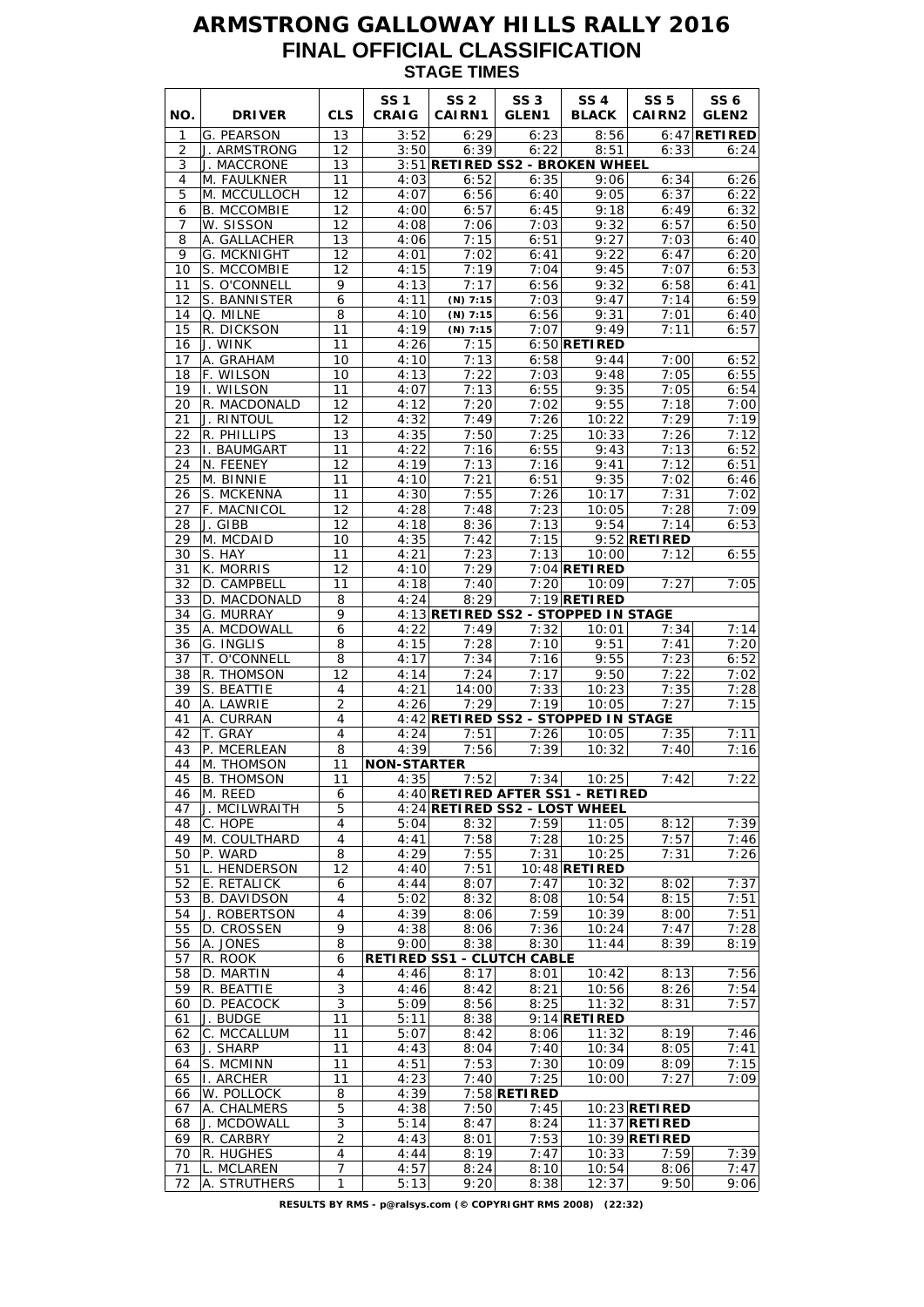# **ARMSTRONG GALLOWAY HILLS RALLY 2016 FINAL OFFICIAL CLASSIFICATION STAGE TIMES**

| NO. | <b>DRIVER</b>       | <b>CLS</b>     | <b>SS1</b><br><b>CRAIG</b> | SS <sub>2</sub><br><b>CAIRN1</b> | SS <sub>3</sub><br>GLEN <sub>1</sub> | <b>SS4</b><br><b>BLACK</b> | <b>SS 5</b><br>CAIRN <sub>2</sub> | SS <sub>6</sub><br><b>GLEN2</b> |
|-----|---------------------|----------------|----------------------------|----------------------------------|--------------------------------------|----------------------------|-----------------------------------|---------------------------------|
| 73  | N. COWAN JNR        | $\overline{2}$ | 4:53                       | 8:15                             |                                      | $7:54$ RETIRED             |                                   |                                 |
| 74  | C. CARSLAW          | 7              | 5:32                       | 8:46                             | 8:26                                 | 12:02                      | 9:06                              | 8:21                            |
| 75  | G. WALKER           | 4              | 4:54                       | 8:20                             |                                      | 8:35 RETIRED               |                                   |                                 |
| 76  | C. BAXTER           | 11             | 4:53                       | 8:37                             | 8:03                                 | 11:26                      | 8:17                              | 7:56                            |
| 77  | <b>B. FALCONER</b>  | 3              | 5:12                       | 8:50                             |                                      | 8:32 <b>RETIRED</b>        |                                   |                                 |
| 78  | K. GRAY             | 7              | 4:51                       | 8:24                             | 8:23                                 | 11:35                      | 12:36                             | 8:02                            |
| 79  | K. DAVISON          | 6              | 4:53                       | 8:37                             | 8:00                                 | 11:07                      | 8:36                              | 7:59                            |
| 80  | K. SEAGER           | 8              | 4:58                       | 8:47                             | 8:18                                 | 11:13                      | 8:29                              | 7:57                            |
| 81  | A. MILNE            | 6              | 4:54                       | 8:33                             | 8:14                                 | 11:24                      | 8:34                              | 8:11                            |
| 82  | D. KIRKPATRICK      | 8              | 5:30                       | 8:59                             | 8:27                                 | 11:32                      | 8:24                              | 8:06                            |
| 83  | G. MACRAE           | $\overline{2}$ | 4:50                       | 8:18                             | 7:52                                 | 10:57                      | 8:02                              | 7:42                            |
| 84  | T. HEARD            | 8              | 5:34                       | 9:19                             | 9:01                                 | 12:45                      | 9:04                              | 8:42                            |
| 85  | <b>B. ARBUTHNOT</b> | 11             | 5:42                       | 9:53                             |                                      | $9:44$ RETIRED             |                                   |                                 |
| 86  | A. MCMORRAN         | 6              | 5:29                       | 9:35                             | 9:05                                 | 12:31                      | 9:06                              | 8:57                            |
| 87  | C. RANKIN           | 8              | 4:48                       | 8:14                             | 7:54                                 | 20:00                      | 8:30                              | 8:03                            |
| 88  | A. MORRIS           | 1              | 6:02                       | 10:34                            | 9:36                                 | 12:52                      | 9:55                              | 9:37                            |
| 89  | J. ROWAN            | $\overline{2}$ |                            | 5:59 RETIRED AFTER SS1           |                                      | - OTL                      |                                   |                                 |
| 90  | S. MCQUEEN          | 5              | 4:49                       | 8:15                             | 8:15                                 | 11:11                      | 8:11                              | 7:46                            |
| 91  | D. COREY            | 11             | 5:21                       | 9:15                             | 9:02                                 | 11:33                      | 8:41                              | 8:27                            |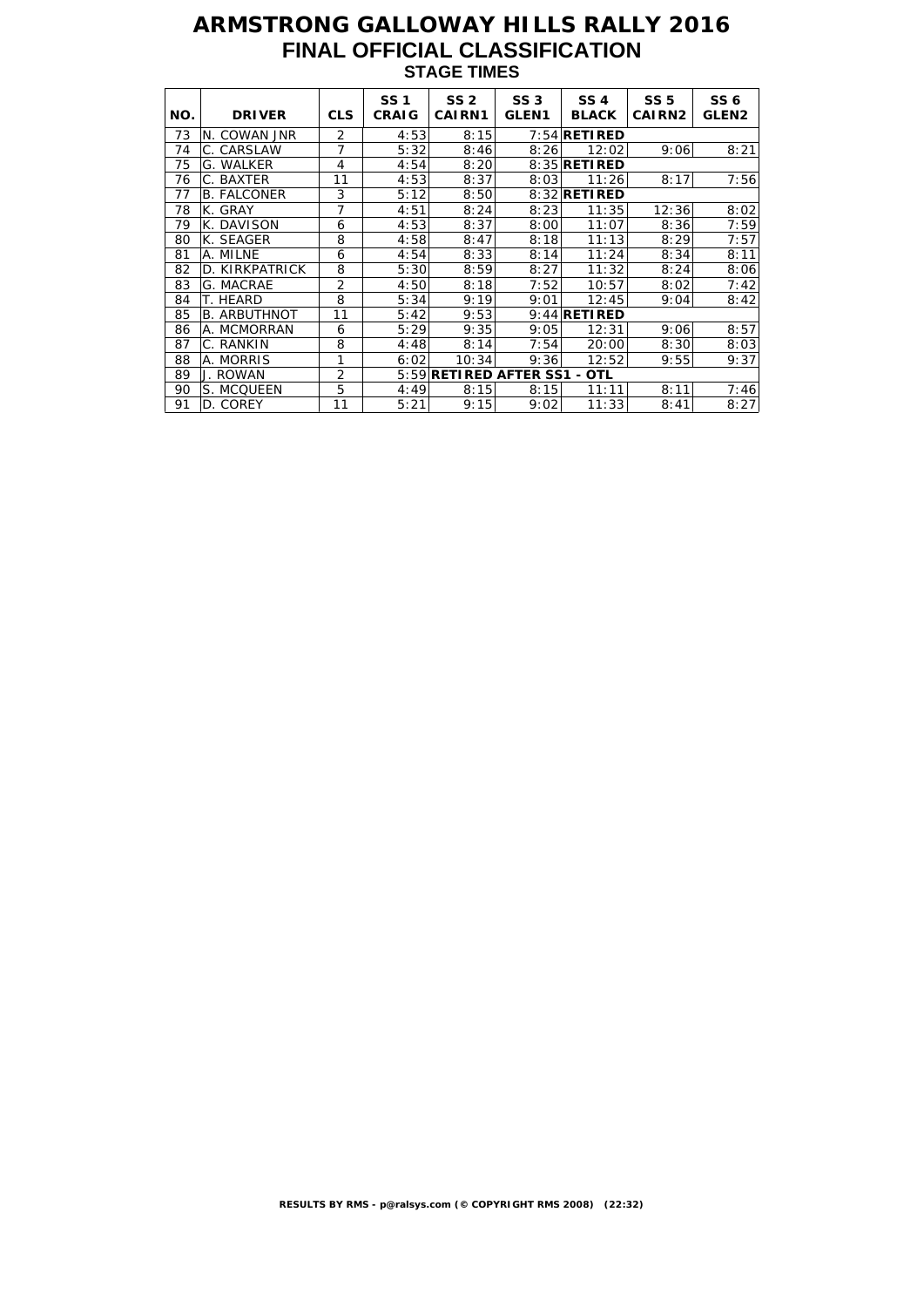#### **ARMSTRONG GALLOWAY HILLS RALLY 2016 FINAL OFFICIAL CLASSIFICATION STAGE POSITIONS**

| <b>POS</b> | <b>SS 1</b><br><b>CRAIG</b> | <b>SS 2</b><br>CAIRN1                         | <b>SS 3</b><br><b>GLEN1</b> | <b>SS 4</b><br><b>BLACK</b> | <b>SS 5</b><br><b>CAIRN2</b> | SS 6<br>GLEN <sub>2</sub> |
|------------|-----------------------------|-----------------------------------------------|-----------------------------|-----------------------------|------------------------------|---------------------------|
| 1          | 2                           | 1                                             | $\overline{c}$              | 2                           | 2                            | 9                         |
| 2          | 3                           | $\overline{2}$                                | 1                           | 1                           | 4                            | 5                         |
| 3          | 1                           | $\overline{4}$                                | 4                           | 5                           | 5                            | 2                         |
| 4<br>5     | 6<br>9                      | 5<br>6                                        | 5<br>9                      | 4<br>6                      | 1<br>$9 =$                   | 4<br>6                    |
| 6          | 4                           | 9                                             | 6                           | 9                           | 6                            | 8                         |
| 7          | 8                           | $\overline{7}$                                | 16                          | 8                           | 7                            | $14 =$                    |
| 8          | 5                           | 17                                            | 8                           | 14                          | 11                           | 11                        |
| 9          | $19=$                       | $19 =$                                        | $25 =$                      | 7                           | 17                           | 25                        |
| 10         | 7                           | $24 =$                                        | 19                          | $11 =$                      | 14                           | 7                         |
| 11         | 14                          | 8                                             | $23 =$                      | 19                          | 25                           | 24                        |
| 12         | $17 =$                      | $12 =$                                        | 11                          | $25 =$                      | $\overline{8}$               | 17                        |
| 13         | $25 =$                      | $14 =$                                        | $14 =$                      | 24                          | 18                           | $23 =$                    |
| 14         | $31 =$                      | $15 =$                                        | 17                          | 23                          | $19 =$                       | $37 =$                    |
| 15         | 12                          | $16=$                                         | 20                          | 17                          | 10                           | 10                        |
| 16         | 20                          | 23                                            | 7                           | 10                          | 15                           | $28 =$                    |
| 17<br>18   | 11<br>$18 =$                | 11<br>10                                      | $12 =$<br>$18 =$            | 12<br>18                    | 24<br>$30 =$                 | 19<br>18                  |
| 19         | $34 =$                      | 20                                            | 10                          | 15                          | 23                           | $30=$                     |
| 20         | 38                          | 25                                            | $31 =$                      | 38                          | 12                           | 15                        |
| 21         | 10                          | 18                                            | 15                          | 36                          | $28 =$                       | 12                        |
| 22         | $36 =$                      | 30                                            | 36                          | 29                          | 20                           | 20                        |
| 23         | 37                          | 38                                            | 28                          | 28                          | 38                           | 26                        |
| 24         | 28                          | 36                                            | $30=$                       | 20                          | 37                           | $38 =$                    |
| 25         | $32 =$                      | 31                                            | 29                          | $37 =$                      | 22                           | 32                        |
| 26         | 15                          | $40=$                                         | 24                          | 30                          | 32                           | 27                        |
| 27         | $24 =$                      | 37                                            | $37 =$                      | $65=$                       | $40=$                        | $65=$                     |
| 28         | 30                          | 32                                            | 38                          | 35                          | $65 =$                       | 42                        |
| 29         | $39 =$                      | $65=$                                         | 33                          | 27                          | 27                           | 22                        |
| 30<br>31   | 23<br>$35 =$                | 29<br>27                                      | $40=$<br>32                 | $40=$<br>$\overline{42}$ =  | 21<br>26                     | 35<br>40                  |
| 32         | 65                          | 21                                            | 27                          | 32                          | $50 =$                       | $64=$                     |
| 33         | 33                          | $35 =$                                        | 22                          | $64=$                       | 35                           | 43                        |
| 34         | $42 =$                      | 22                                            | $65=$                       | 26                          | 39                           | 21                        |
| 35         | $47 =$                      | $67 =$                                        | 21                          | 21                          | $42 =$                       | 36                        |
| 36         | 16                          | 42                                            | $26=$                       | 39                          | 43                           | 45                        |
| 37         | $40=$                       | $51 =$                                        | $42 =$                      | $67 =$                      | 36                           | 50                        |
| 38         | 27                          | 45                                            | 49                          | 55                          | 45                           | 39                        |
| 39         | 50                          | 64                                            | 64                          | 45                          | 55                           | $55 =$                    |
| 40         | 26                          | 26                                            | 50                          | $49 =$                      | 49                           | 52                        |
| 41         | 21                          | $50=$                                         | 35                          | $50=$                       | 70<br>54                     | 48<br>$70=$               |
| 42<br>43   | 22<br>$29 =$                | 43<br>49                                      | 39<br>45                    | 43<br>$52 =$                | 52                           | 63                        |
| 44         | $45=$                       | $66=$                                         | 55                          | 22                          | $83 =$                       | 83                        |
| 45         | 55                          | 69                                            | 43                          | $70=$                       | 63                           | 49                        |
| 46         | $67 =$                      | 63                                            | 63                          | 63                          | 71                           | $62 =$                    |
| 47         | 43                          | 54                                            | 67                          | 54                          | 64                           | $90 =$                    |
| 48         | $54 =$                      | $55 =$                                        | 52                          | $69=$                       | 90                           | 71                        |
| 49         | $66 =$                      | 52                                            | $70 =$                      | 58                          | 48                           | 53                        |
| 50         | 46                          | 87                                            | 83                          | 53                          | 58                           | $54 =$                    |
| 51         | $51 =$                      | 73                                            | 69                          | $71 =$                      | 53                           | 59                        |
| 52         | 49                          | $90 =$                                        | 73                          | 59                          | 76                           | 58                        |
| 53         | 41                          | 58                                            | $87 =$<br>48                | 83                          | 62                           | $76 =$                    |
| 54<br>55   | 63<br>$69=$                 | 83<br>70                                      | $54 =$                      | 48<br>79                    | 82<br>59                     | 60<br>$80 =$              |
| 56         | 52                          | 75                                            | 79                          | 90                          | 80                           | 79                        |
| 57         | $70 =$                      | 71                                            | 58                          | 80                          | 87                           | 78                        |
| 58         | 58                          | 78=                                           | 76                          | 81                          | 60                           | 87                        |
| 59         | $59 =$                      | 33                                            | 62                          | 76                          | 81                           | 82                        |
| 60         | 87                          | 48                                            | 53                          | 60                          | 79                           | 81                        |
| 61         | 90                          | $53 =$                                        | 71                          | $62 =$                      | 56                           | 56                        |
| 62         | 83                          | 81                                            | 81                          | $82 =$                      | 91                           | 74                        |
| 63         | 64                          | 28                                            | 90                          | 91                          | 84                           | 91                        |
| 64         | $78 =$                      | 76                                            | 80                          | 78                          | 74                           | 84                        |
| 65         | 73                          | $79 =$                                        | 59                          | 68                          | $86 =$                       | 86                        |
| 66<br>67   | $76 =$<br>$79 =$            | 56<br>$61 =$                                  | 78<br>68                    | 56<br>74                    | 72<br>88                     | 72<br>88                  |
| 68         | 75                          | 59                                            | 60                          | 86                          | 78                           |                           |
| 69         | $\overline{8}1 =$           | $62 =$                                        | 74                          | 72                          |                              |                           |
| 70         | 71                          | 74                                            | 82                          | 84                          |                              |                           |
|            |                             | '=' MEANS EQUAL TIME WITH PREVIOUS COMPETITOR |                             |                             |                              |                           |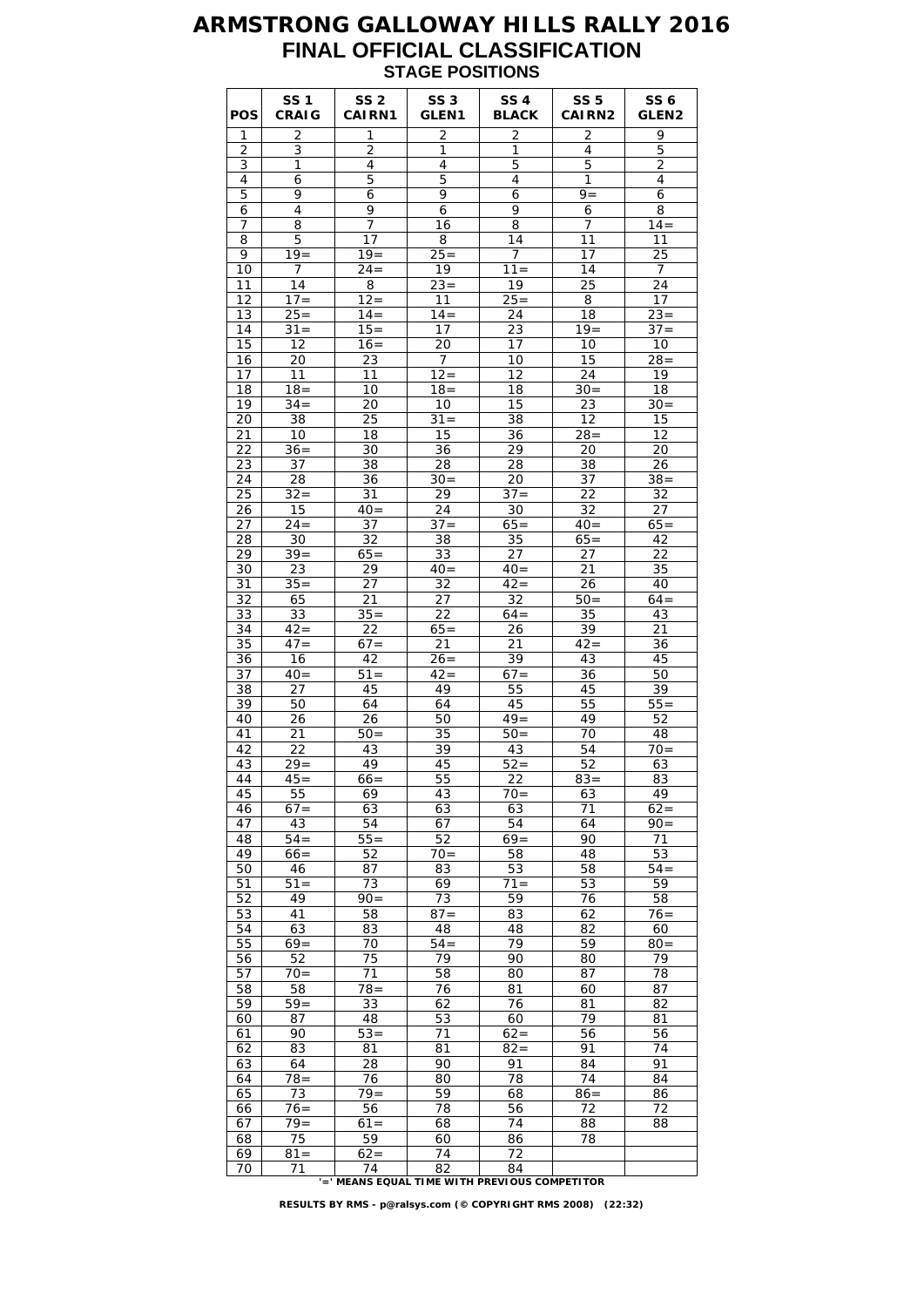# **ARMSTRONG GALLOWAY HILLS RALLY 2016 FINAL OFFICIAL CLASSIFICATION STAGE POSITIONS**

| <b>POS</b> | <b>SS1</b><br><b>CRAIG</b> | <b>SS 2</b><br><b>CAIRN1</b> | <b>SS 3</b><br>GLEN <sub>1</sub> | <b>SS 4</b><br><b>BLACK</b> | <b>SS 5</b><br>CAIRN <sub>2</sub> | <b>SS 6</b><br>GLEN <sub>2</sub> |
|------------|----------------------------|------------------------------|----------------------------------|-----------------------------|-----------------------------------|----------------------------------|
| 71         | 80                         | 68                           | 56                               | 88                          |                                   |                                  |
| 72         | 53                         | $80 =$                       | 77                               | 87                          |                                   |                                  |
| 73         | 48                         | 77                           | 75                               |                             |                                   |                                  |
| 74         | 62                         | 60                           | 72                               |                             |                                   |                                  |
| 75         | 60                         | 82                           | 84                               |                             |                                   |                                  |
| 76         | 61                         | 91                           | 91                               |                             |                                   |                                  |
| 77         | 77                         | 84                           | 86                               |                             |                                   |                                  |
| 78         | 72                         | 72                           | 61                               |                             |                                   |                                  |
| 79         | 68                         | 86                           | 88                               |                             |                                   |                                  |
| 80         | 91                         | 85                           | 85                               |                             |                                   |                                  |
| 81         | 86                         | 88                           | 51                               |                             |                                   |                                  |
| 82         | 82                         | 39                           |                                  |                             |                                   |                                  |
| 83         | 74                         |                              |                                  |                             |                                   |                                  |
| 84         | 84                         |                              |                                  |                             |                                   |                                  |
| 85         | 85                         |                              |                                  |                             |                                   |                                  |
| 86         | 89                         |                              |                                  |                             |                                   |                                  |
| 87         | 88                         |                              |                                  |                             |                                   |                                  |
| 88         | 56                         |                              |                                  |                             |                                   |                                  |

**'=' MEANS EQUAL TIME WITH PREVIOUS COMPETITOR**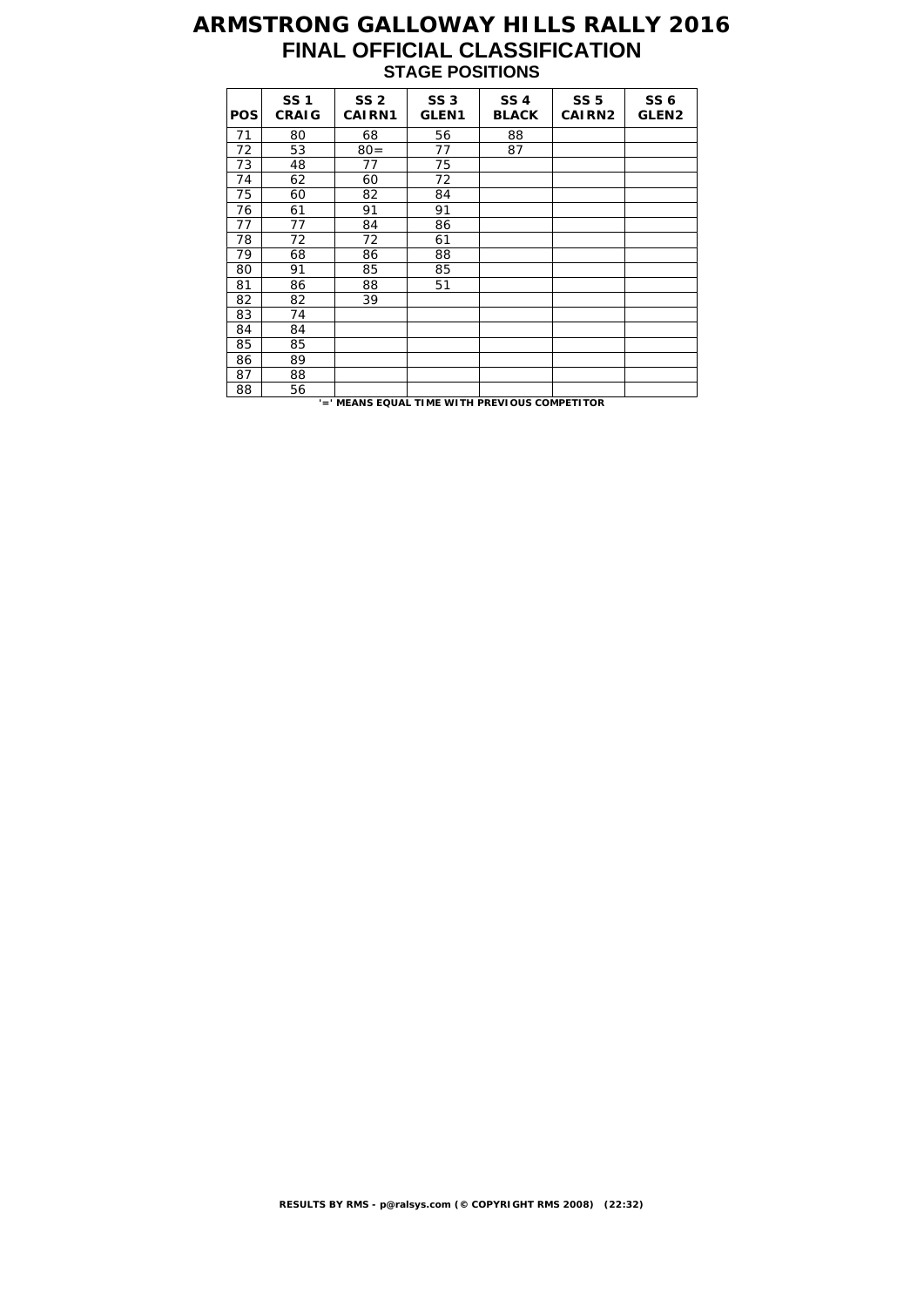#### **ARMSTRONG GALLOWAY HILLS RALLY 2016 FINAL OFFICIAL CLASSIFICATION LEADING STAGE POSITIONS**

| NO.            | <b>DRIVER</b>            | 1st | 2nd                                                     | 3rd            | 4th            | 5th            | 6th            | 7th            | 8th ∣          |   |   |              |   |   |   | 9th   10th   11th   12th   13th   14th   15th |
|----------------|--------------------------|-----|---------------------------------------------------------|----------------|----------------|----------------|----------------|----------------|----------------|---|---|--------------|---|---|---|-----------------------------------------------|
| 2              | <b>JOCK ARMSTRONG</b>    | 4   | 1                                                       | 1              |                |                |                |                |                |   |   |              |   |   |   |                                               |
| 9              | <b>GREG MCKNIGHT</b>     | 1   |                                                         |                | 1              | $\overline{2}$ | $\overline{2}$ |                |                |   |   |              |   |   |   |                                               |
| 1              | <b>GARRY PEARSON</b>     | 1   | 2                                                       | 1              | 1              |                |                |                |                |   |   |              |   |   |   |                                               |
| 3              | JOHN MACCRONE            |     | 1                                                       |                |                |                |                |                |                |   |   |              |   |   |   |                                               |
| 5              | <b>MARK MCCULLOCH</b>    |     | 1                                                       | 2              | $\overline{2}$ |                |                |                | 1              |   |   |              |   |   |   |                                               |
| 4              | <b>MIKE FAULKNER</b>     |     | 1                                                       | $\overline{2}$ | $\overline{2}$ |                | 1              |                |                |   |   |              |   |   |   |                                               |
| 6              | <b>BRUCE MCCOMBIE</b>    |     |                                                         |                | 1              | 3              | $\overline{2}$ |                |                |   |   |              |   |   |   |                                               |
| 8              | <b>ANDREW GALLACHER</b>  |     |                                                         |                |                |                | $\overline{1}$ | $\overline{2}$ | 1              |   |   | 1            | 1 |   |   |                                               |
| 14             | <b>QUINTIN MILNE</b>     |     |                                                         |                |                |                | 1              |                | 1              |   | 1 | 1            | 1 |   |   |                                               |
| $\overline{7}$ | <b>WAYNE SISSON</b>      |     |                                                         |                |                |                |                | $\overline{2}$ |                | 1 | 2 |              |   |   |   |                                               |
| 16             | <b>JOHN WINK</b>         |     |                                                         |                |                |                |                | 1              |                |   |   | 1            |   |   |   |                                               |
| 19             | <b>JAIN WILSON</b>       |     |                                                         |                |                |                |                |                | $\overline{2}$ |   | 1 | 1            |   | 1 |   |                                               |
| 11             | <b>SEAMUS O'CONNELL</b>  |     |                                                         |                |                |                |                |                | $\overline{2}$ | 1 |   |              | 1 |   | 1 |                                               |
| 25             | MICHAEL BINNIE           |     |                                                         |                |                |                |                |                | 1              | 1 |   | 3            |   |   |   |                                               |
| 17             | <b>ALASDAIR S GRAHAM</b> |     |                                                         |                |                |                |                |                |                | 1 |   | 1            | 1 |   | 1 | 1                                             |
| 24             | <b>NIGEL FEENEY</b>      |     |                                                         |                |                |                |                |                | и              |   |   | $\mathbf{1}$ |   | 1 |   |                                               |
| 23             | <b>IAN BAUMGART</b>      |     |                                                         |                |                |                |                |                |                |   | 1 |              |   |   | 1 |                                               |
| 31             | <b>KEITH MORRIS</b>      |     |                                                         |                |                |                |                |                |                |   |   | 1            |   |   |   |                                               |
| 37             | <b>THOMAS O'CONNELL</b>  |     |                                                         |                |                |                |                |                |                |   |   |              | 1 |   |   |                                               |
| 18             | <b>FRASER WILSON</b>     |     |                                                         |                |                |                |                |                |                |   |   |              |   | 1 |   |                                               |
| 10             | <b>SCOTT MCCOMBIE</b>    |     |                                                         |                |                |                |                |                |                |   |   |              |   |   |   | 3                                             |
| 12             | <b>STEVE BANNISTER</b>   |     |                                                         |                |                |                |                |                |                |   |   |              |   |   |   | 1                                             |
| 20             | ROSS MACDONALD           |     |                                                         |                |                |                |                |                |                |   |   |              |   |   |   | $\mathbf{1}$                                  |
| 28             | <b>JAMES GIBB</b>        |     | TOTAL NUMBED OF EASTEST TIMES SECOND EASTEST TIMES ETC. |                |                |                |                |                |                |   |   |              |   |   |   | 1                                             |

TOTAL NUMBER OF FASTEST TIMES, SECOND FASTEST TIMES, ETC.<br>WHERE TWO COMPETITORS HAVE EQUAL POSITIONS, BOTH CREDITED WITH POSITION - NOTIONAL TIMES NOT INCLUDED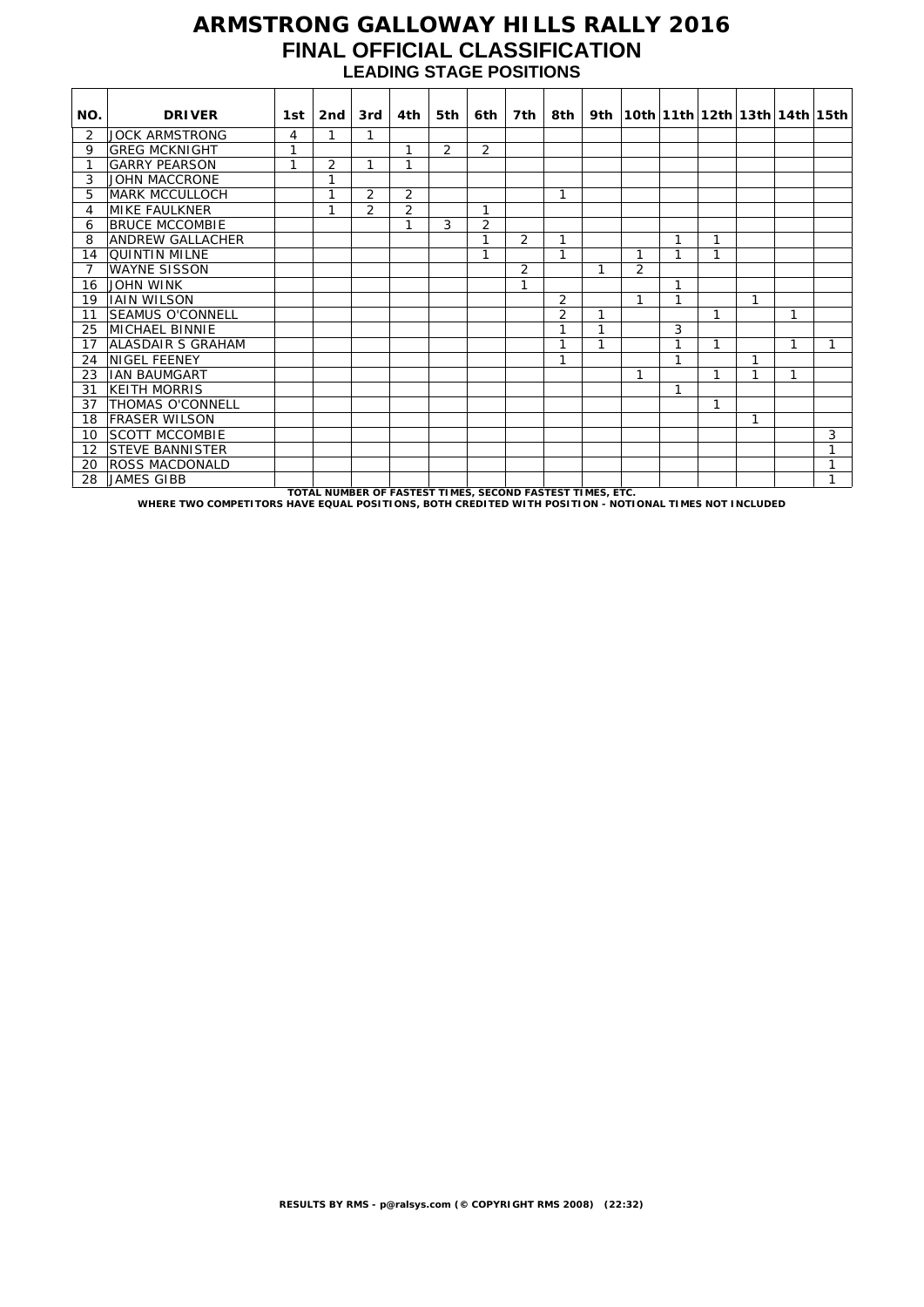#### **ARMSTRONG GALLOWAY HILLS RALLY 2016 FINAL OFFICIAL CLASSIFICATION OVERALL POSITIONS**

| <b>POS</b>     | <b>SS1</b><br><b>CRAIG</b> | SS <sub>2</sub><br>CAIRN1                           | <b>SS 3</b><br><b>GLEN1</b> | SS 4<br><b>BLACK</b> | <b>SS 5</b><br><b>CAIRN2</b> | SS 6<br>GLEN <sub>2</sub> |
|----------------|----------------------------|-----------------------------------------------------|-----------------------------|----------------------|------------------------------|---------------------------|
| 1              | 2                          | 1                                                   | $\mathbf{1}$                | 1                    | $\overline{2}$               | $\overline{2}$            |
| $\overline{2}$ | 3                          | $\overline{2}$                                      | $\overline{2}$              | $\overline{2}$       | 1                            | $\overline{4}$            |
| 3              | 1                          | 4                                                   | 4                           | 4                    | 4                            | 5                         |
| 4              | 6                          | 6                                                   | 6                           | 5                    | 5                            | 9                         |
| 5              | 9                          | 5                                                   | 5                           | 6                    | 6                            | 6                         |
| 6<br>7         | 4<br>8                     | $9 =$<br>$\overline{7}$                             | 9<br>8                      | 9<br>8               | 9<br>8                       | 8<br>14                   |
| 8              | 5                          | 19                                                  | 19                          | 7                    | 7                            | 7                         |
| 9              | $19 =$                     | 8                                                   | 7                           | 19                   | 14                           | 11                        |
| 10             | 7                          | 17                                                  | 14                          | 14                   | 19                           | 25                        |
| 11             | 14                         | 14                                                  | $17 =$                      | 25                   | 11                           | 19                        |
| 12             | $17 =$                     | 12                                                  | 25                          | 11                   | 25                           | 17                        |
| 13             | $25 =$                     | 11                                                  | 11                          | 17                   | 17                           | 23                        |
| 14             | $31 =$                     | 25                                                  | 12                          | 12                   | 23                           | 10                        |
| 15             | 12                         | 20                                                  | 16                          | $23 =$               | 10                           | 18                        |
| 16             | 20                         | $24 =$                                              | 23                          | 10                   | $12 =$                       | 12                        |
| 17             | 11                         | 10                                                  | 20                          | 18                   | 18                           | 24                        |
| 18             | $18 =$                     | $15 =$                                              | 10                          | 20                   | 24                           | 15                        |
| 19<br>20       | $34 =$<br>38               | 18<br>23                                            | $18 =$<br>15                | $24 =$<br>15         | $15 =$<br>20                 | 20<br>30                  |
| 21             | 10                         | $38 =$                                              | 31                          | 36                   | 38                           | 38                        |
| 22             | $36 =$                     | 31                                                  | 24                          | 38                   | 30                           | 37                        |
| 23             | 37                         | 16                                                  | 36                          | 30                   | 37                           | 36                        |
| 24             | 28                         | 36                                                  | 38                          | 37                   | $36=$                        | 32                        |
| 25             | $32 =$                     | 30                                                  | 30                          | 40                   | 40                           | 40                        |
| 26             | 15                         | 37                                                  | 37                          | 29                   | 32                           | 65                        |
| 27             | $24 =$                     | 40                                                  | 40                          | 32                   | 65                           | 28                        |
| 28             | 30                         | 32                                                  | 32                          | 65                   | 27                           | 27                        |
| 29             | $39 =$                     | 65                                                  | 65                          | 27                   | 28                           | 42                        |
| 30             | 23                         | 35                                                  | 29                          | $35 =$               | 35                           | $35 =$                    |
| 31             | $35 =$                     | 42                                                  | 27                          | 42                   | 42                           | 26                        |
| 32             | 65                         | 27                                                  | 42                          | 28                   | 21                           | 21                        |
| 33<br>34       | 33<br>$42 =$               | 29<br>21                                            | 35<br>21                    | 26<br>21             | 26<br>22                     | 22<br>50                  |
| 35             | $47 =$                     | 50                                                  | 22                          | 50                   | 50                           | 45                        |
| 36             | 16                         | 22                                                  | 26                          | 22                   | 45                           | 43                        |
| 37             | $40=$                      | $26=$                                               | 50                          | $64=$                | 43                           | 64                        |
| 38             | 27                         | 45                                                  | 45                          | 45                   | 49                           | 55                        |
| 39             | 50                         | 67                                                  | 28                          | 49                   | 55                           | 49                        |
| 40             | 26                         | 51                                                  | $49 =$                      | 67                   | 64                           | 63                        |
| 41             | 21                         | 43                                                  | 33                          | 55                   | 63                           | 52                        |
| 42             | 22                         | 49                                                  | 67                          | 43                   | 52                           | 70                        |
| 43             | $29 =$                     | 55                                                  | 43                          | 63                   | 70                           | 54                        |
| 44             | $45=$                      | 64 =                                                | $64=$                       | 52                   | 54                           | 83                        |
| 45             | 67                         | $69=$                                               | 55                          | 69                   | 58                           | 58                        |
| 46<br>47       | $55 =$<br>43               | 54<br>63                                            | 63                          | 54<br>$70=$          | $83 =$<br>71                 | 71<br>90                  |
| 48             | $54 =$                     | 52                                                  | 69<br>52                    | 58                   | 90                           | 48                        |
| 49             | $66 =$                     | 33                                                  | 54                          | 83                   | 53                           | 53                        |
| 50             | 46                         | 28                                                  | 70                          | 71                   | 48                           | 59                        |
| 51             | $51 =$                     | 87                                                  | 87                          | 90                   | 59                           | 76                        |
| 52             | 49                         | 58                                                  | 83                          | 53                   | 79                           | $79 =$                    |
| 53             | 41                         | $70 =$                                              | 73                          | 79                   | 76                           | 62                        |
| 54             | 63                         | 90                                                  | 58                          | 48                   | 81                           | 80                        |
| 55             | $69=$                      | 73                                                  | 90                          | 59                   | 80                           | 81                        |
| 56             | 52                         | $83 =$                                              | 79                          | 76                   | 62                           | 60                        |
| 57             | $70 =$                     | 75                                                  | 71                          | 81                   | 60                           | 82                        |
| 58             | 58                         | 78                                                  | 76                          | 78                   | 82                           | 39                        |
| 59             | $59=$                      | 71                                                  | 48                          | 80                   | 91                           | 74                        |
| 60<br>61       | 87<br>90                   | 81<br>59                                            | 78<br>81                    | 62<br>60             | $74 =$<br>39                 | 91<br>78                  |
| 62             | 83                         | 76                                                  | 53                          | $68 =$               | 72                           | 84                        |
| 63             | 64                         | $79 =$                                              | 59                          | 82                   | 84                           | 86                        |
| 64             | $78 =$                     | 53                                                  | $75 =$                      | 74                   | 86                           | 72                        |
| 65             | 76                         | 48                                                  | 62                          | 91                   | 78                           | 56                        |
| 66             | $73 =$                     | 66                                                  | 80                          | 72                   | 56                           | 87                        |
| 67             | $79 =$                     | 80                                                  | 68                          | 39                   | 88                           | 88                        |
| 68             | 75                         | 61                                                  | 60                          | 84                   | 87                           |                           |
| 69             | $81 =$                     | $62=$                                               | 77                          | 86                   |                              |                           |
| 70             | 71                         | 68<br>'=' MEANS EQUAL TIME WITH PREVIOUS COMPETITOR | 74                          | 88                   |                              |                           |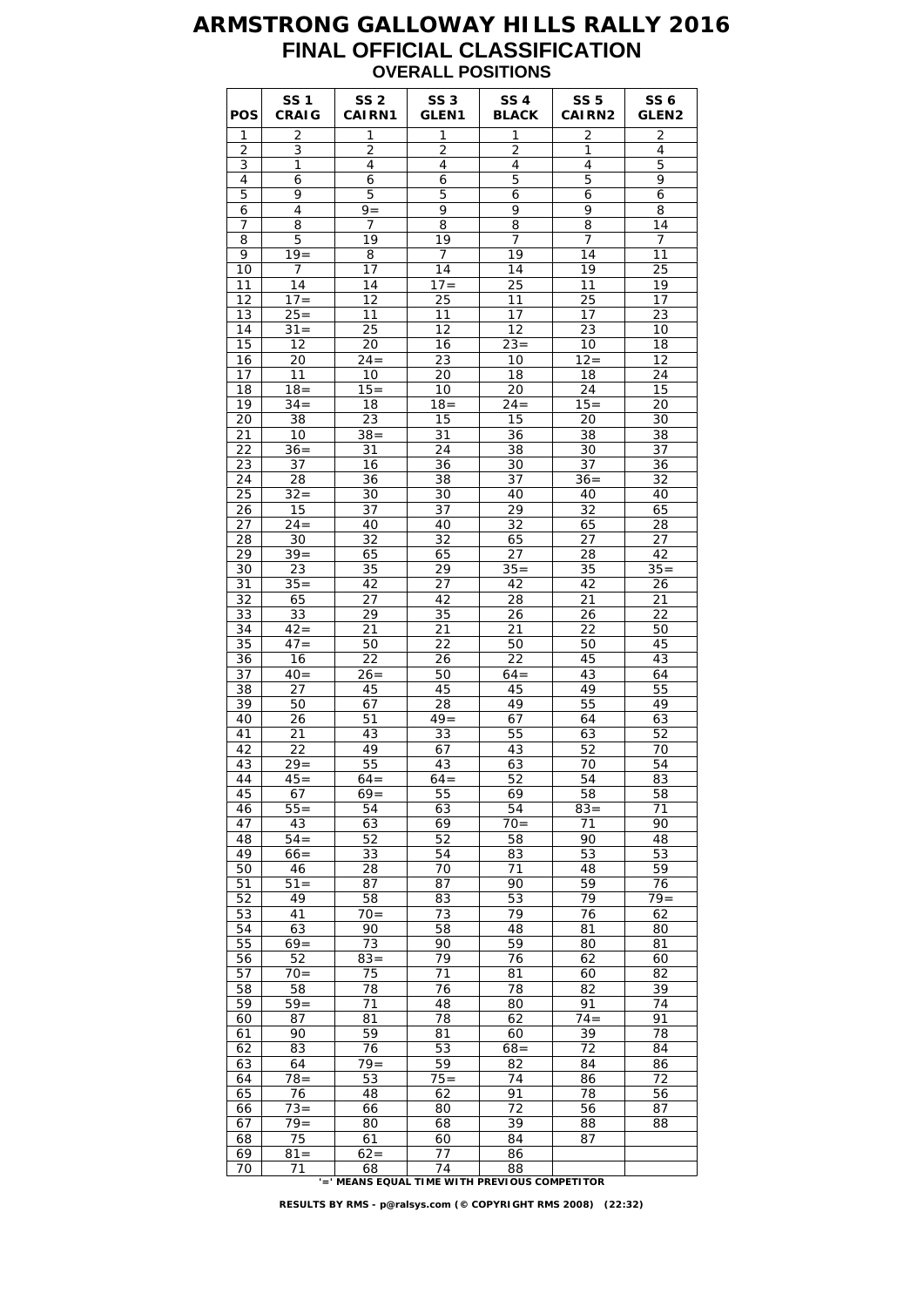# **ARMSTRONG GALLOWAY HILLS RALLY 2016 FINAL OFFICIAL CLASSIFICATION OVERALL POSITIONS**

| <b>POS</b> | <b>SS1</b><br><b>CRAIG</b> | SS <sub>2</sub><br><b>CAIRN1</b> | <b>SS 3</b><br>GLEN <sub>1</sub> | <b>SS4</b><br><b>BLACK</b> | <b>SS 5</b><br><b>CAIRN2</b> | SS <sub>6</sub><br><b>GLEN2</b> |
|------------|----------------------------|----------------------------------|----------------------------------|----------------------------|------------------------------|---------------------------------|
| 71         | 80                         | 77                               | 82                               | 56                         |                              |                                 |
| 72         | 53                         | 60                               | 61                               | 87                         |                              |                                 |
| 73         | 48                         | 74                               | 72                               |                            |                              |                                 |
| 74         | 62                         | 82                               | 51                               |                            |                              |                                 |
| 75         | 60                         | 72                               | 91                               |                            |                              |                                 |
| 76         | 61                         | 91                               | 84                               |                            |                              |                                 |
| 77         | 77                         | 84                               | 86                               |                            |                              |                                 |
| 78         | 72                         | 86                               | 85                               |                            |                              |                                 |
| 79         | 68                         | 85                               | 39                               |                            |                              |                                 |
| 80         | 91                         | 88                               | 88                               |                            |                              |                                 |
| 81         | 86                         | 56                               | 56                               |                            |                              |                                 |
| 82         | 82                         | 39                               |                                  |                            |                              |                                 |
| 83         | 74                         |                                  |                                  |                            |                              |                                 |
| 84         | 84                         |                                  |                                  |                            |                              |                                 |
| 85         | 85                         |                                  |                                  |                            |                              |                                 |
| 86         | 89                         |                                  |                                  |                            |                              |                                 |
| 87         | 88                         |                                  |                                  |                            |                              |                                 |
| 88         | 56                         |                                  |                                  |                            |                              |                                 |

**'=' MEANS EQUAL TIME WITH PREVIOUS COMPETITOR**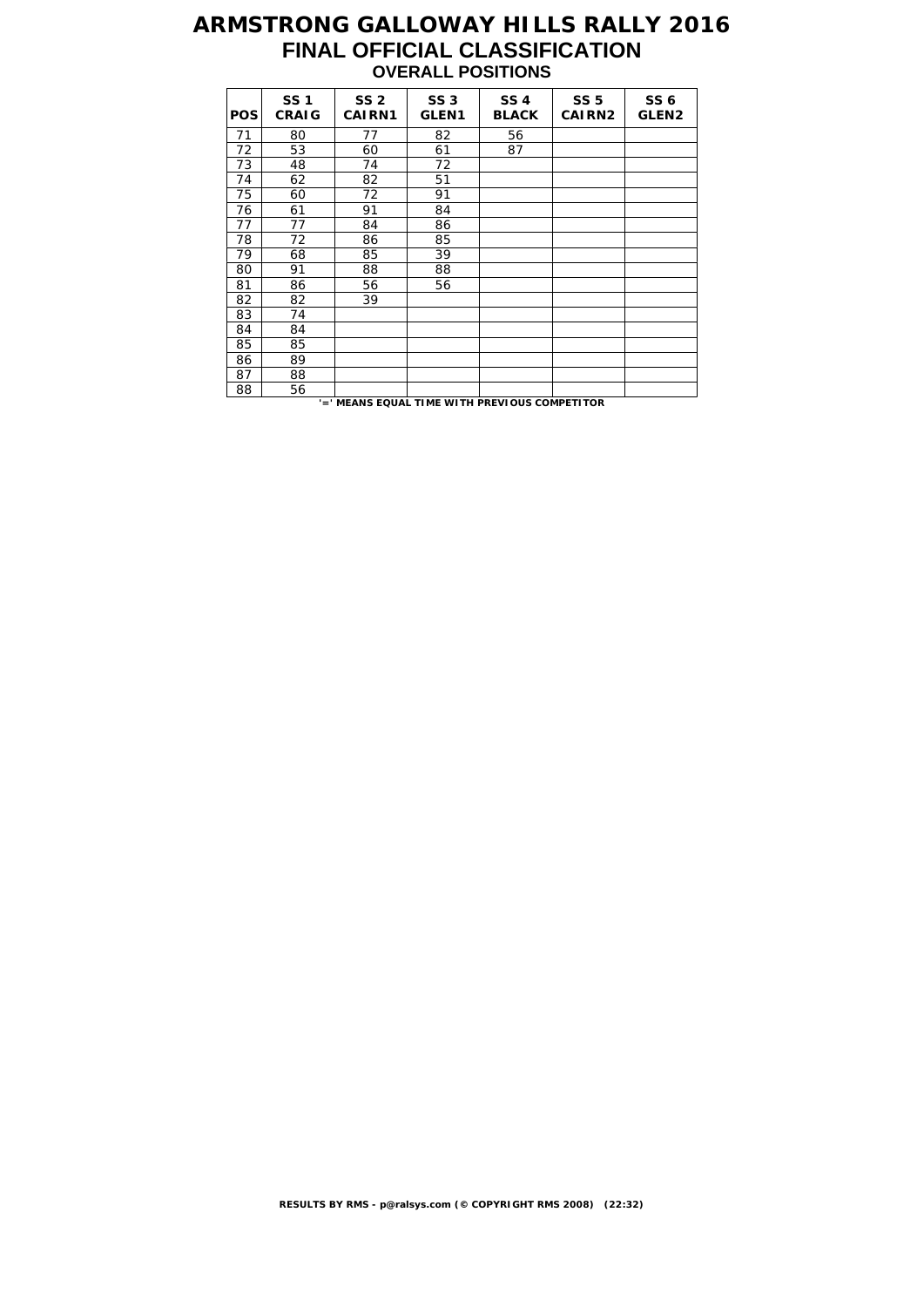#### **ARMSTRONG GALLOWAY HILLS RALLY 2016 MSA SCOTTISH RALLY CHAMPIONSHIP - DRIVERS TC6A - FINISH - CASTLE DOUGLAS** 37 COMPETITORS CLASSIFIED

| POS NO.           |    | <b>DRIVER</b>           | <b>VEHICLE</b>                                                                             | <b>CLASS</b>   | <b>TOTAL</b><br><b>STAGE</b><br><b>TIME</b> | <b>PEN</b> | <b>TOTAL</b><br><b>TIME</b> | <b>DIFF</b><br><b>LEADER</b><br><b>PREV</b> |
|-------------------|----|-------------------------|--------------------------------------------------------------------------------------------|----------------|---------------------------------------------|------------|-----------------------------|---------------------------------------------|
| $\mathbf{1}$      | 2  | <b>Jock ARMSTRONG</b>   | <b>SUBARU</b><br><b>IMPREZA</b>                                                            | 12             | 38:39                                       |            | 38:39                       | **.**<br>$\star\star.\;\star\star$          |
| 2                 | 4  | Mike FAULKNER           | <b>MITSUBISHI</b><br>LANCER EVO IX                                                         | 11             | 39:36                                       |            | 39:36                       | $+0:57$<br>$+0:57$                          |
| 3                 | 5  | Mark MCCULLOCH          | <b>MITSUBISHI</b><br><b>LANCER EVO IX</b>                                                  | 12             | 39:47                                       |            | 39:47                       | $+1:08$<br>$+0:11$                          |
| 4                 | 9  | Greg MCKNIGHT           | <b>MITSUBISHI</b><br><b>LANCER EVO IX</b>                                                  | 12             | 40:13                                       |            | 40:13                       | $+1:34$<br>$+0:26$                          |
| 5                 | 6  | <b>Bruce MCCOMBIE</b>   | <b>MITSUBISHI</b><br>LANCER EVO IX                                                         | 12             | 40:21                                       |            | 40:21                       | $+1:42$<br>$+0:08$                          |
| 6                 | 8  | <b>Andrew GALLACHER</b> | <b>FORD</b><br><b>FOCUS WRC</b>                                                            | 13             | 41:22                                       |            | 41:22                       | $+2:43$<br>$+1:01$                          |
| $\overline{7}$    | 11 | Seamus O'CONNELL        | <b>FORD</b><br><b>ESCORT</b>                                                               | 9              | 41:37                                       |            | 41:37                       | $+2:58$<br>$+0:15$                          |
| 8                 | 25 | Michael BINNIE          | <b>MITSUBISHI</b><br><b>LANCER EVO V</b>                                                   | 11             | 41:45                                       |            | 41:45                       | $+3:06$<br>$+0:08$                          |
| 9                 | 19 | <b>Iain WILSON</b>      | <b>SUBARU</b><br><b>IMPREZA</b>                                                            | 11             | 41:49                                       |            | 41:49                       | $+3:10$<br>$+0:04$                          |
| 10                | 17 | Alasdair S GRAHAM       | <b>MITSUBISHI</b><br>LANCER EVO IX                                                         | 10             | 41:57                                       |            | 41:57                       | $+3:18$<br>$+0:08$                          |
| 11                | 23 | <b>Ian BAUMGART</b>     | <b>SUBARU</b><br><b>IMPREZA</b>                                                            | 11             | 42:21                                       |            | 42:21                       | $+3:42$<br>$+0:24$                          |
| $12 \overline{ }$ | 10 | <b>Scott MCCOMBIE</b>   | <b>MITSUBISHI</b><br>LANCER EVO IX                                                         | 12             | 42:23                                       |            | 42:23                       | $+3:44$<br>$+0:02$                          |
| 13                | 18 | Fraser WILSON           | MITSUBISHI<br><b>LANCER EVO IX</b>                                                         | 10             | 42:26                                       |            | 42:26                       | $+3:47$<br>$+0:03$                          |
| 14                | 12 | Steve BANNISTER         | <b>FORD</b><br><b>ESCORT MK2</b>                                                           | 6              | 42:29                                       |            | 42:29                       | $+3:50$<br>$+0:03$                          |
| 15                | 20 | Ross MACDONALD          | <b>MITSUBISHI</b><br><b>LANCER EVO VIII</b>                                                | 12             | 42:47                                       |            | 42:47                       | $+4:08$<br>$+0:18$                          |
| 16                | 30 | Simon HAY               | <b>MITSUBISHI</b><br>LANCER EVO VI                                                         | 11             | 43:04                                       |            | 43:04                       | $+4:25$<br>$+0:17$                          |
| 17                | 36 | <b>Grant INGLIS</b>     | <b>FORD</b><br><b>ESCORT MK2</b>                                                           | 8              | 43:45                                       |            | 43:45                       | $+5:06$<br>$+0:41$                          |
| 18                | 32 | Duncan CAMPBELL         | <b>SUBARU</b><br><b>IMPREZA</b>                                                            | 11             | 43:59                                       |            | 43:59                       | $+5:20$<br>$+0:14$                          |
| 19                | 40 | Angus LAWRIE            | VAUXHALL<br>CORSA                                                                          | $\mathcal{P}$  | 44:01                                       |            | 44:01                       | $+5:22$<br>$+0:02$                          |
| 20                | 28 | James GIBB              | <b>FORD</b><br>FIESTA                                                                      | 12             | 44:08                                       |            | 44:08                       | $+5:29$<br>$+0:07$                          |
| 21                | 27 | Fraser MACNICOL         | <b>MITSUBISHI</b><br>LANCER EVO VI                                                         | 12             | 44:21                                       |            | 44:21                       | $+5:42$<br>$+0:13$                          |
| 22                | 42 | Thomas GRAY             | <b>FORD</b><br><b>FIESTA</b>                                                               | $\overline{4}$ | 44:32                                       |            | 44:32                       | $+5:53$<br>$+0:11$                          |
| 23                | 21 | John RINTOUL            | <b>MITSUBISHI</b><br>LANCER EVO IX                                                         | 12             | 44:57                                       |            | 44:57                       | $+6:18$<br>$+0:25$                          |
| 24                | 49 | Murray COULTHARD        | <b>CITROEN</b><br>C2R2MAX                                                                  | $\overline{4}$ | 46:15                                       |            | 46:15                       | $+7:36$<br>$+1:18$                          |
| 25                | 63 | Jim SHARP               | <b>SUBARU</b><br><b>IMPREZA</b>                                                            | 11             | 46:47                                       |            | 46:47                       | $+8:08$<br>$+0:32$                          |
| 26                | 54 | Jim ROBERTSON           | <b>CITROEN</b><br>C2R2                                                                     | $\overline{4}$ | 47:14                                       |            | 47:14                       | $+8:35$<br>$+0.27$                          |
| 27                | 83 | <b>Grant MACRAE</b>     | PEUGEOT<br>205 RALLYE                                                                      | 2              | 47:41                                       |            | 47:41                       | $+9:02$<br>$+0:27$                          |
| 28                | 58 | David MARTIN            | <b>CITROEN</b><br>C <sub>2</sub>                                                           | $\overline{4}$ | 47:55                                       |            | 47:55                       | $+9:16$<br>$+0:14$                          |
| 29                | 71 | Luke MCLAREN            | <b>FORD</b><br>FIESTA                                                                      | $\overline{7}$ | 48:18                                       |            | 48:18                       | $+9:39$<br>$+0:23$                          |
| 30                | 59 | Robbie Ogilvie BEATTIE  | PEUGEOT<br>205 GTI<br><b>DESILLTS BY DMS</b> - p@ralsys.com (@ CODVDICHT DMS 2008) (17:08) | 3              | 49:05                                       |            | 49:05                       | $+10:26$<br>$+0:47$                         |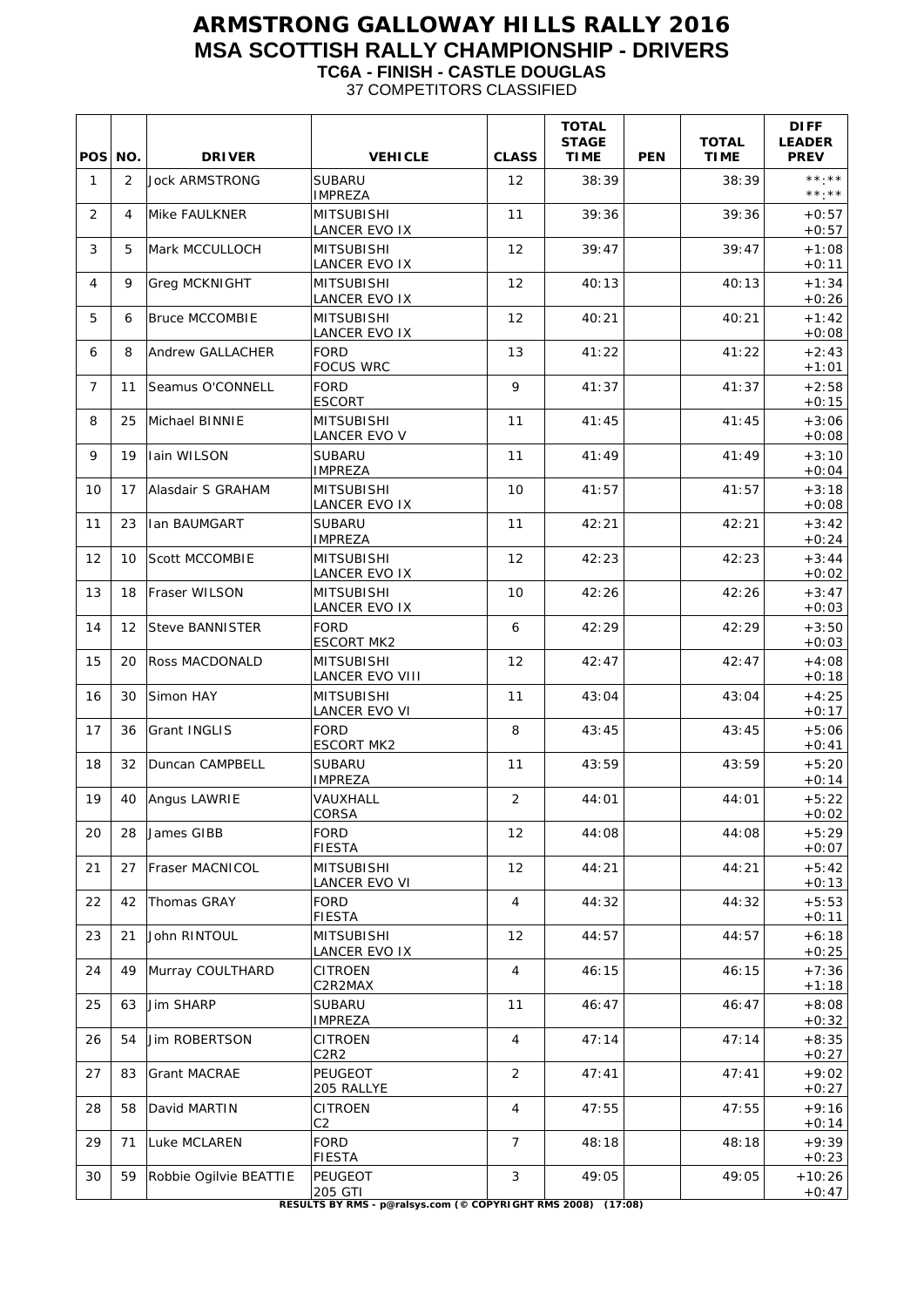#### **ARMSTRONG GALLOWAY HILLS RALLY 2016 MSA SCOTTISH RALLY CHAMPIONSHIP - DRIVERS TC6A - FINISH - CASTLE DOUGLAS** 37 COMPETITORS CLASSIFIED

| POS NO. |    | <b>DRIVER</b>         | <b>VEHICLE</b>                     | <b>CLASS</b>   | <b>TOTAL</b><br><b>STAGE</b><br><b>TIME</b> | <b>PEN</b> | <b>TOTAL</b><br><b>TIME</b> | <b>DIFF</b><br><b>LEADER</b><br><b>PREV</b> |
|---------|----|-----------------------|------------------------------------|----------------|---------------------------------------------|------------|-----------------------------|---------------------------------------------|
| 31      | 80 | Keith SEAGER          | <b>BMW</b><br><b>COMPACT 318TI</b> | 8              | 49:42                                       |            | 49:42                       | $+11:03$<br>$+0.37$                         |
| 32      | 81 | Alex I MILNE          | <b>FORD</b><br><b>ESCORT MK2</b>   | 6              | 49:50                                       |            | 49:50                       | $+11:11$<br>$+0:08$                         |
| 33      | 60 | Donald PEACOCK        | PEUGEOT<br>205 GTI                 | 3              | 50:30                                       |            | 50:30                       | $+11:51$<br>$+0:40$                         |
| 34      | 39 | <b>Scott BEATTIE</b>  | TALBOT<br><b>SUNBEAM</b>           | $\overline{4}$ | 51:20                                       | 0:10       | 51:30                       | $+12:51$<br>$+1:00$                         |
| 35      | 74 | Caroline CARSLAW      | FORD<br><b>FIESTA ST</b>           | $\overline{7}$ | 52:13                                       |            | 52:13                       | $+13:34$<br>$+0:43$                         |
| 36      | 78 | Kevin GRAY            | VAUXHALL<br><b>ASTRA</b>           | $\overline{7}$ | 53:51                                       |            | 53:51                       | $+15:12$<br>$+1:38$                         |
| 37      | 72 | <b>Andy STRUTHERS</b> | <b>CITROEN</b><br>C2               | 1              | 54:44                                       |            | 54:44                       | $+16:05$<br>$+0.53$                         |